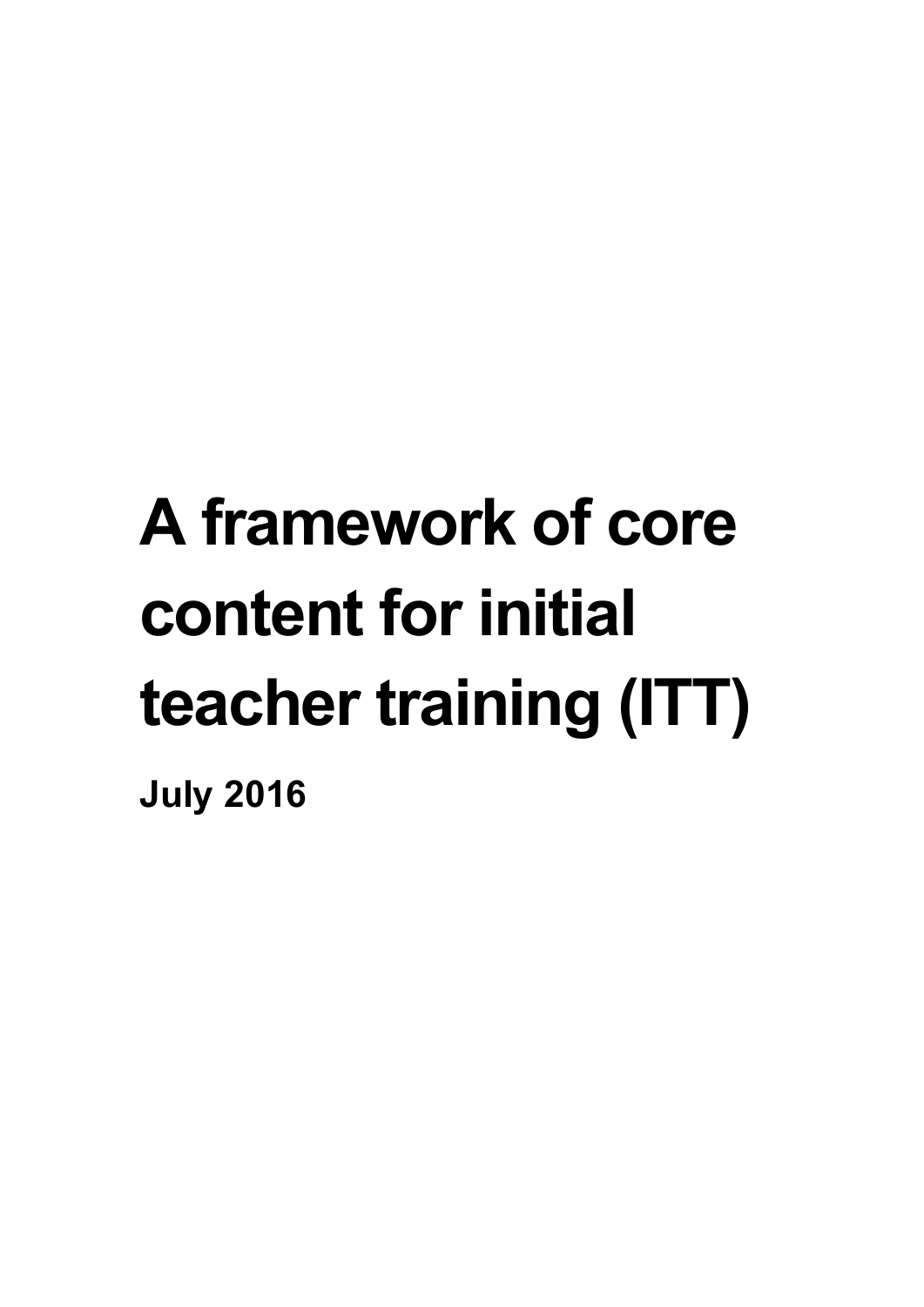# **Contents**

| Foreword by Stephen Munday, CBE                                  |                |
|------------------------------------------------------------------|----------------|
| 1. Summary                                                       | 5              |
| 1.1 Introduction                                                 | 5              |
| 1.2 Methodology                                                  | 5              |
| 1.3 Links to the Teachers' Standards                             | 6              |
| 2. Findings                                                      | $\overline{7}$ |
| 3. Recommendations                                               | 10             |
| 4. About the framework of content                                |                |
| 4.1. Addressing the Carter recommendations                       | 11             |
| 5. Other related publications                                    |                |
| 5.1. Mentor standards                                            | 11             |
| 5.2. Behaviour management for ITT                                | 11             |
| Appendix 1: The Teacher's Standards and the Framework of Content | 12             |
| Appendix 2: Terms of Reference                                   | 22             |
| Acknowledgements                                                 |                |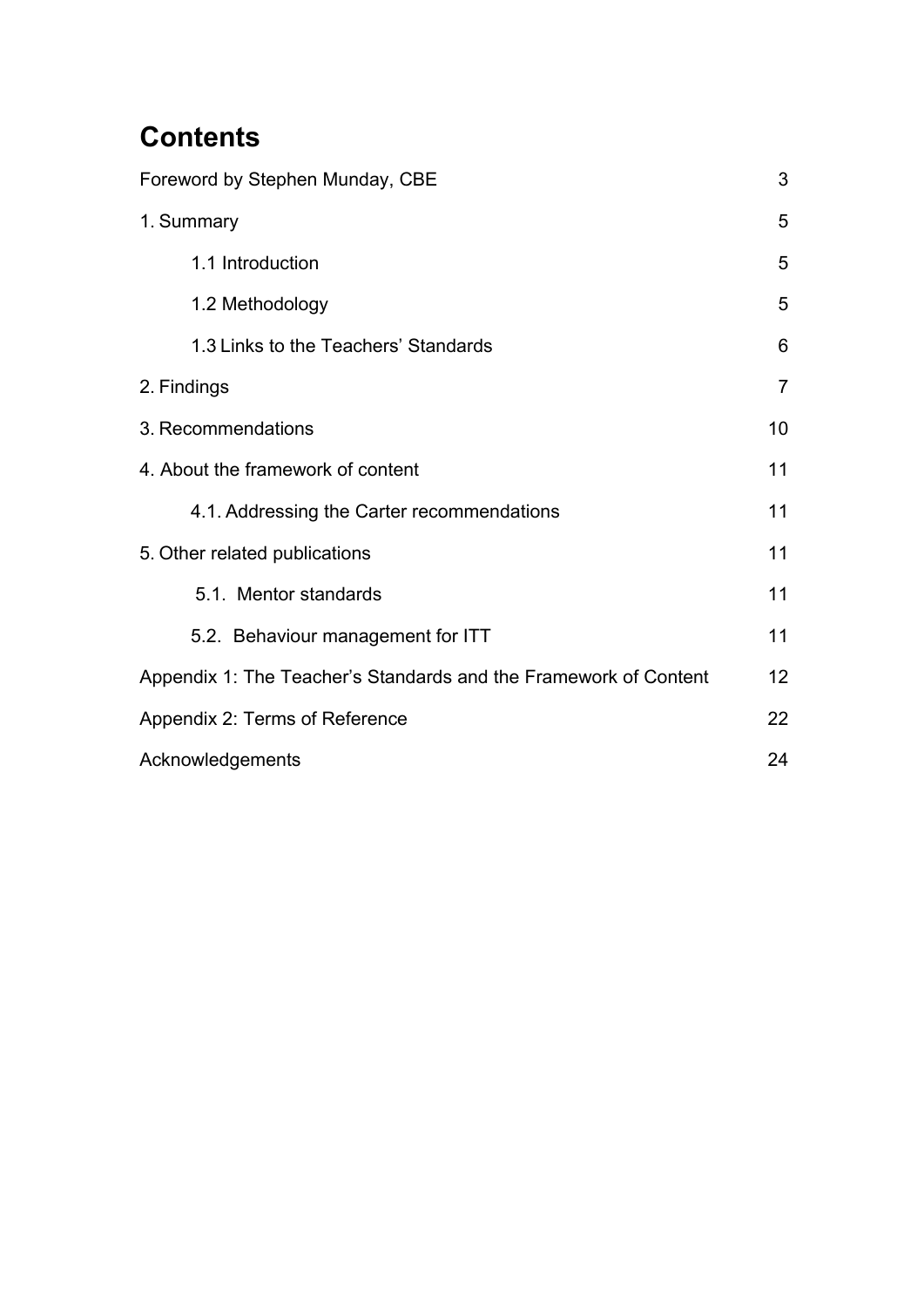# <span id="page-2-0"></span>**Foreword by Stephen Munday, CBE**



In March 2015, the Secretary of State for Education asked me to chair an independent expert group tasked with developing a framework of core content for initial teacher training (ITT) in England. This was in response to recommendations made by Sir Andrew Carter, in his report on the quality of ITT (published in January 20[1](#page-25-0)5)<sup>1</sup>. This report highlighted that the teacher training system in England is generally performing well, but suggested that there is considerable variability in ITT content across the system. Carter found that there were significant gaps in a range of courses in important areas such as subject knowledge development, subject specific pedagogy, assessment, behaviour management and special educational needs and disabilities (SEND).

Our aim has been to improve the consistency and quality of ITT courses by supporting teacher trainers and trainees themselves to have a better understanding of the essential elements of good ITT content. This, in turn, will help to ensure that gaps identified by the Carter Review are closed. Ultimately, the framework of core content that we are recommending in this report should ensure that all trainee teachers receive a sound grounding in the right elements of good classroom practice, pinned down by the broad headings of the Teachers' Standards at a level that is appropriate for the end of the initial training period.

We all believe passionately in the importance of high-quality teaching. We know it lies at the heart of the excellent education that we all want to see in our schools. Crucial to securing such teaching is rigorous and relevant initial training for those entering the teaching profession. Of course, this can, and should only ever be, the beginning of a process of on-going professional development and improvement that is the hallmark of all the great professions. This is how we want our profession to be characterised.

<span id="page-2-1"></span> $\overline{a}$ <sup>1</sup> https://www.gov.uk/government/publications/carter-review-of-initial-teacher-training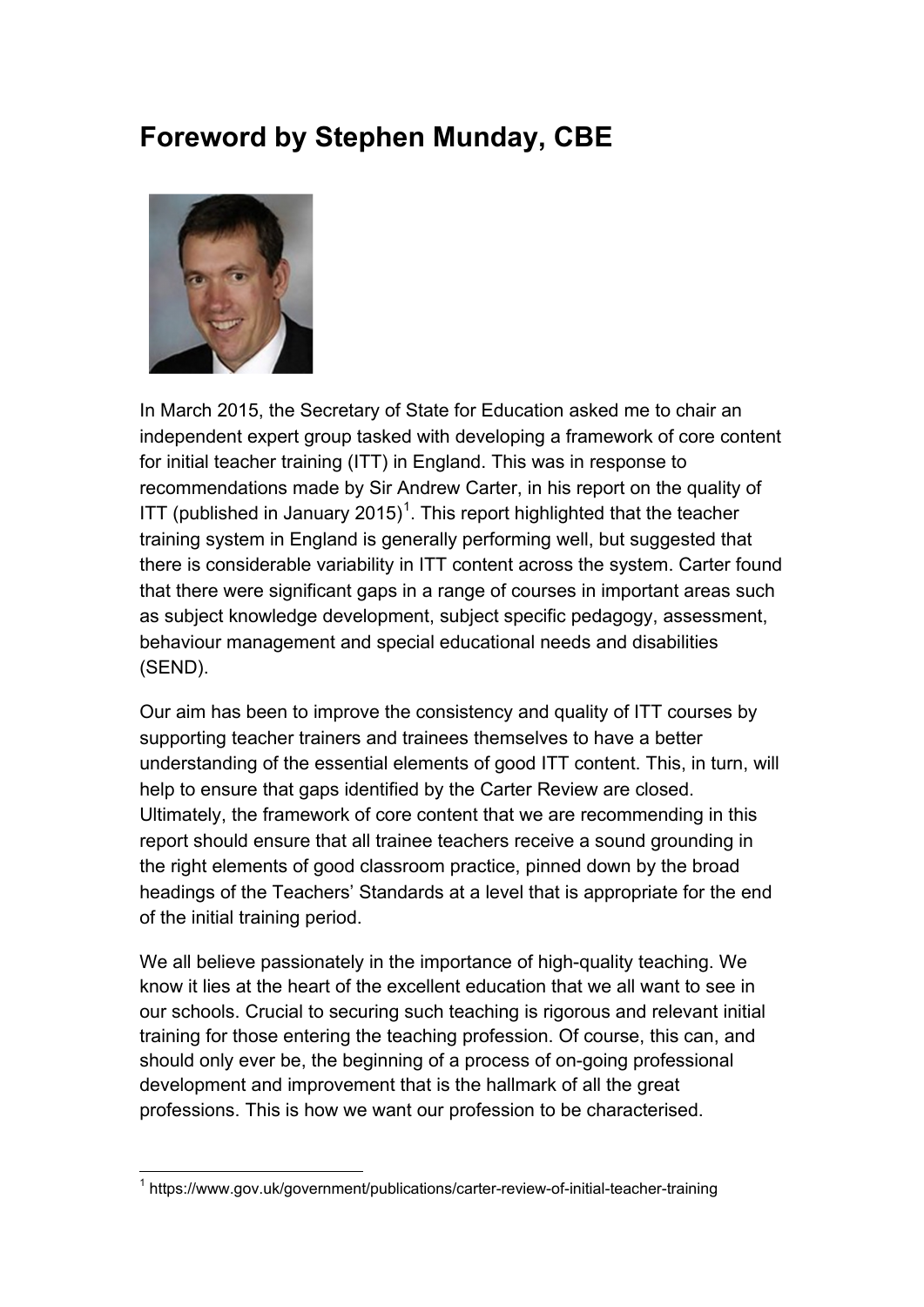It is a great honour to have led this very important piece of work which I believe can have a real impact on improving the quality of the training that our new teachers undergo, and which will ultimately ensure higher standards of education and better pupil outcomes in classrooms throughout England. I am also privileged to have worked with a group of talented and committed people with a considerable breadth and depth of expertise, all of whom have dedicated their time and energy to this work. I extend my sincere thanks to them all for the collaboration, good humour, challenge and sheer commitment that they have brought to the process. Although we always sought, and very often achieved, full agreement on our proposals, as with any gathering of diverse and talented experts, it is not always possible to achieve unanimity all of the time and this group is no exception. I am therefore grateful for the understanding of members of the group in accepting any occasions when I had to make a final decision on behalf of the group.

I am especially grateful to Tom Bennett and his group for developing the section on behaviour management in the recommended framework of core content. His group has also written a separate report on ITT behaviour management content, which has been submitted to Ministers alongside this report. I am also extremely grateful to the many individuals and organisations who took the time to speak to me and other members of the group, setting out their concerns and priorities for improving teacher training. We have listened carefully to what we have heard, and hope that many people will see their contributions reflected in our recommended framework of core content for ITT.

S. Munday

Stephen Munday, CBE

Chief Executive, Comberton Academy Trust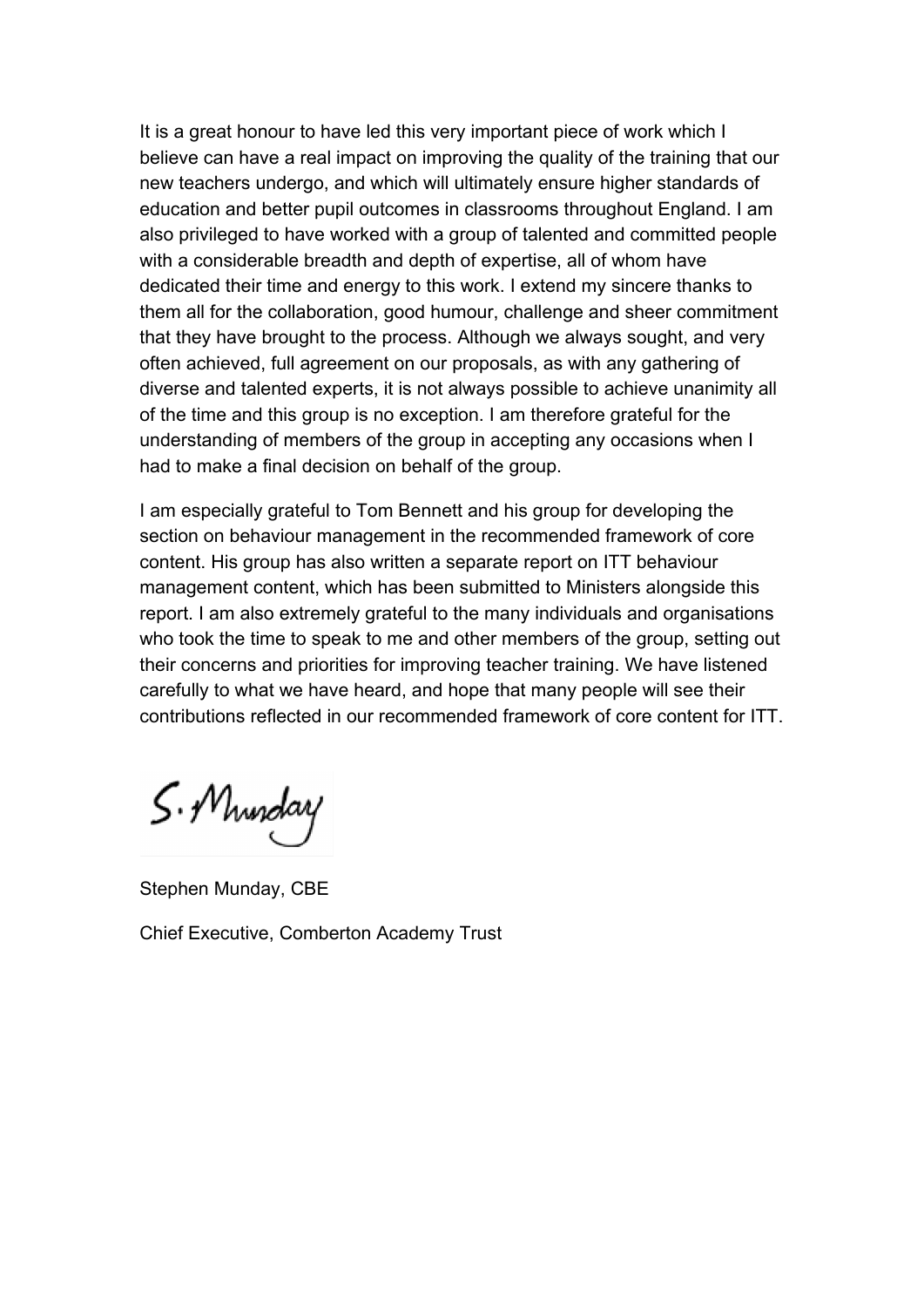# <span id="page-4-0"></span>**1 Summary**

### <span id="page-4-1"></span>**1.1 Introduction**

The framework of core content that this report recommends defines the essential elements of course content that are generally required to support trainees to meet the Teachers' Standards at the level appropriate to the end of a period of initial teacher training. Its purpose is to guide those delivering ITT in what should be prioritised; it should not, however, be seen as an exhaustive curriculum for ITT. Nor should it prevent ITT providers from innovating and tailoring their programmes to their trainees, providing a training experience that goes substantially beyond the basic requirements articulated here. We believe the best providers are very likely to want to do that – indeed many are already doing so.

The framework is applicable to all types of ITT providers (schools and universities), regardless of the nature of their courses and their delivery method. While it defines the core content for both primary and secondary ITT programmes, and applies equally to training in all subjects, it is not a framework for different curriculum subjects.

## <span id="page-4-2"></span>**1.2 Methodology**

Our remit was specifically to develop a framework of core course content for ITT in order to support those who deliver ITT, applicants and trainees to have a better understanding of the essential elements of good ITT core content (see page 22). As such we had a brief that was deliberately limited in scope. We have, therefore, specifically focused on content and not on how it should be delivered.

To inform the development of the framework, we gave careful consideration to evidence gathered by the Carter Review, and engaged extensively through meetings and roundtable discussions with a wide range of stakeholders from across the country. These included, among others: current trainees, newlyqualified teachers (NQTs), subject associations, ITT providers and their representative organisations, headteacher groups and organisations from special educational needs and disability (SEND), alternative provision and mental health sectors. In total there were 18 roundtable events and inputs to conferences in addition to several meetings held with individuals between September and early December 2015. We also considered 58 submissions of written evidence to our dedicated mailboxes.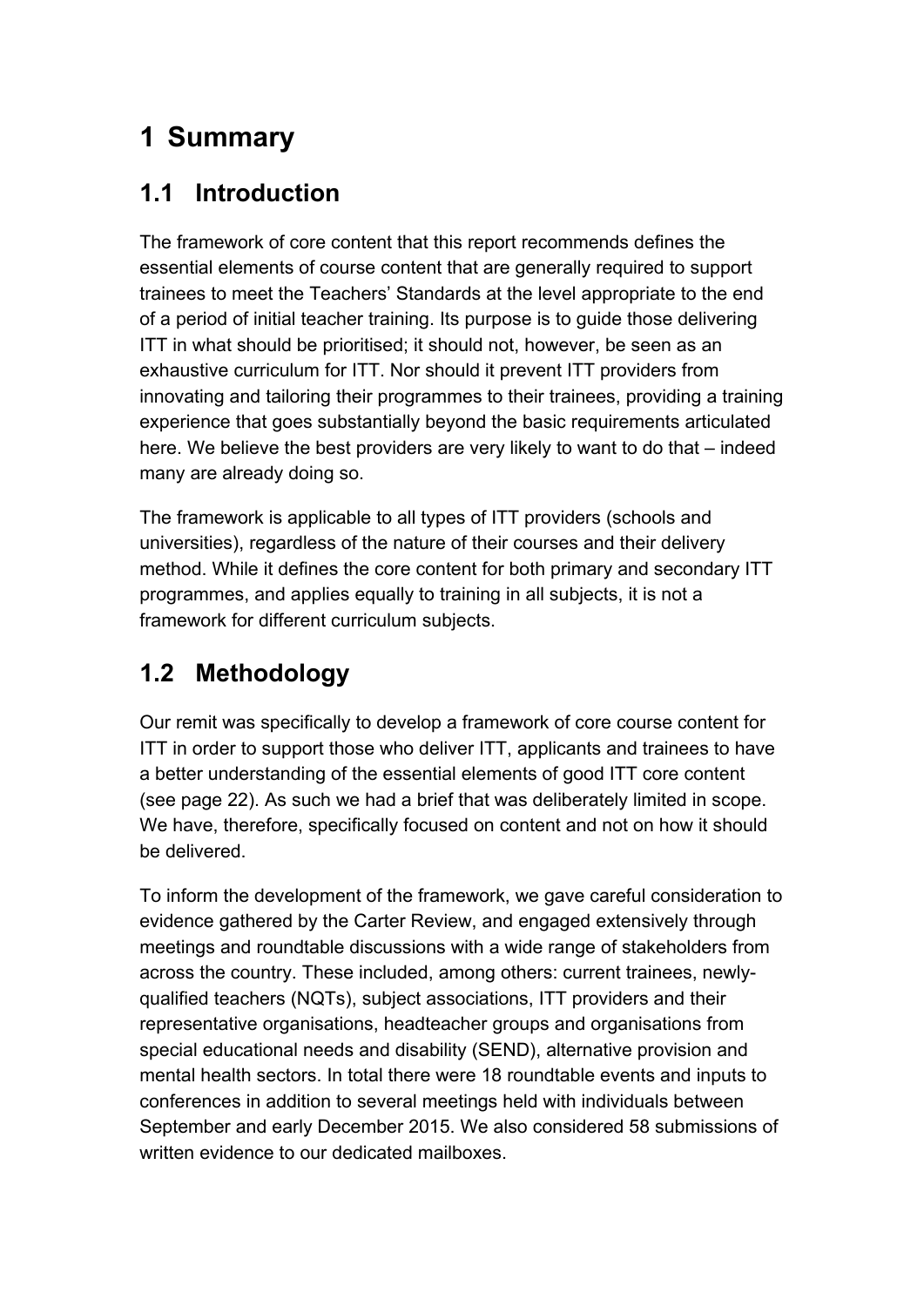## <span id="page-5-0"></span>**1.3 Links to the Teachers' Standards**

The fundamental aim of the framework of core content is to ensure that ITT programmes enable trainees to meet the Teachers' Standards in full at the level appropriate to the end of a period of initial teacher training. The framework of core content therefore sets out clearly what all providers of ITT must require of their trainees before they can be deemed to be meeting the Teachers' Standards<sup>[2](#page-2-1)</sup>. As such, this framework is explicitly underpinned by the Standards and sets out the essential elements of ITT core content, giving further clarity about effective preparation for excellent teaching under the rubric of each Standard. The framework must not be used to replace the Standards, which remain fully in place. Rather, it sets out the key knowledge, practice and behaviour that providers must ensure trainees are demonstrating in order to satisfy themselves that the Standards are being met. In practice, this means that some of the Standards are accompanied in our framework by more content than others; where a Standard is deemed to be self-explanatory, we have not found it necessary to repeat the requirements of the Standard without any further extrapolation.

<span id="page-5-1"></span> <sup>2</sup> https://www.gov.uk/government/statistics/school-workforce-in-england-november-2014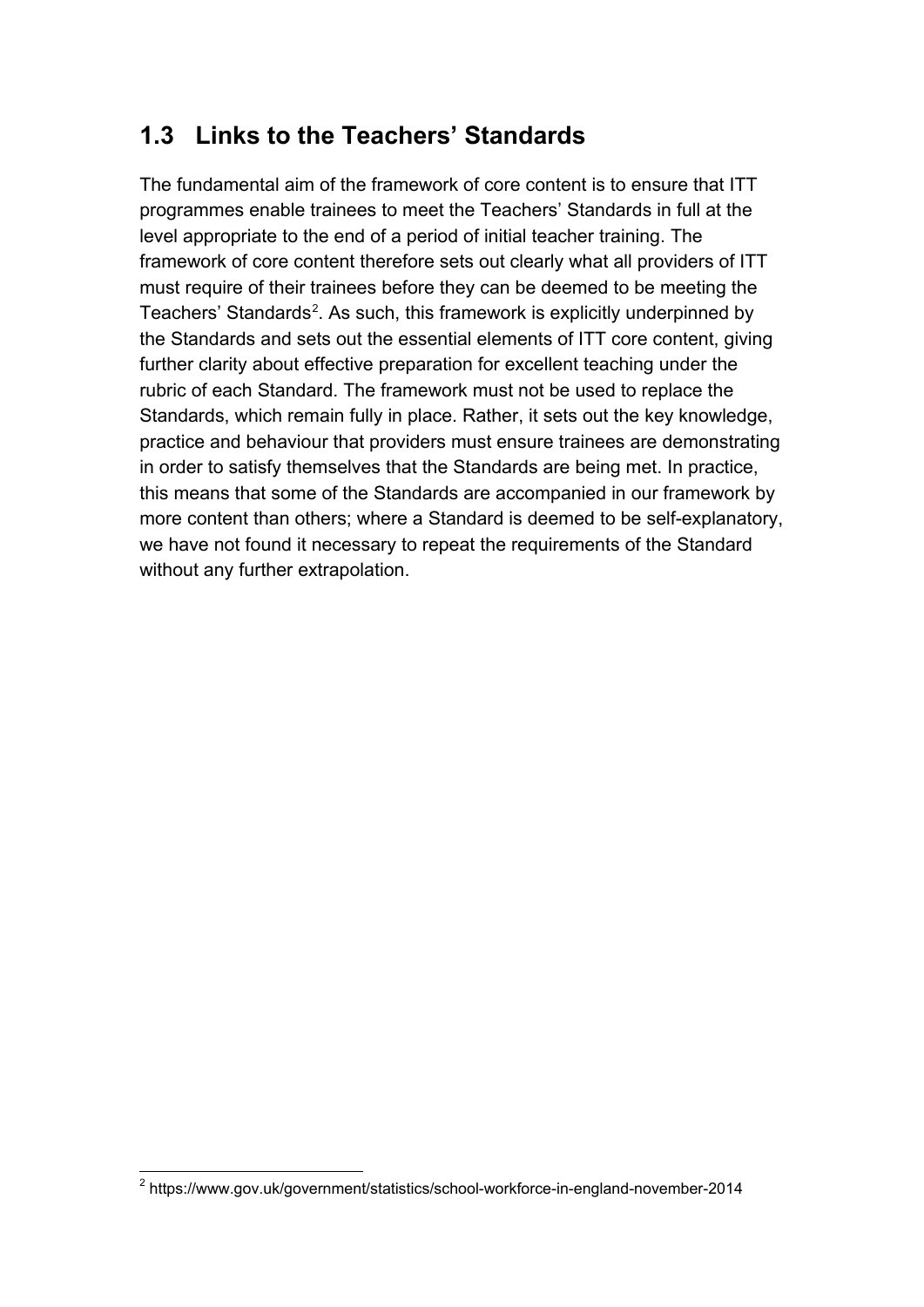# <span id="page-6-0"></span>**2 Findings**

The following summarises the key points that we found in the course of our work, specifically following the many discussions we had with sector experts and stakeholders:

- i. **A new framework of core content for ITT is necessary.** We received clear evidence from our discussions with experts, and from written submissions, agreeing with Sir Andrew Carter's conclusion that there is significant variability in ITT courses, and his proposition that a framework of core content is necessary to support ITT providers in delivering high-quality programmes for trainee teachers. There was also broad consensus that the key areas identified in the annex to the Carter report as those which should be included in a core programme for ITT courses should be included in the new framework.
- ii. **The Teachers' Standards remain the core articulation of effective teaching, at all levels.** We believe the Teachers' Standards must remain central to the outcomes of effective ITT programmes and the framework of core content must therefore aim to elaborate the Standards in a way that is helpful to providers and trainees alike.
- iii. **There must be room for innovation in the design and delivery of ITT**. It is important that the framework of core content be succinct, not overprescriptive and leave room for ITT providers to use their professional judgement and expertise in determining how their programmes should be designed and delivered. It was clear from our conversations with key stakeholders that it would be unhelpful to develop an exhaustive list of content that gives little scope for ITT providers to develop their own programme and it simply becomes a mechanical tick list for providers to demonstrate compliance (indeed, such an approach has been tried and rejected before, with the Government's prescription of a detailed curriculum for ITT in DfEE Circular 4/98).
- iv. **Initial teacher training is precisely that: INITIAL.** Providers should bear in mind that, as Carter put it, "ITT should provide firm foundations on which new teachers can build, forming the start of their professional journey". The trainee emerging successfully from ITT is far from being a fully-fledged and proficient teacher. Providers of ITT must assess trainees against the Teachers' Standards in a way that is consistent with what could reasonably be expected of a trainee teacher at the end of the initial period of training, but there are additional experiences and expectations that will apply to trainees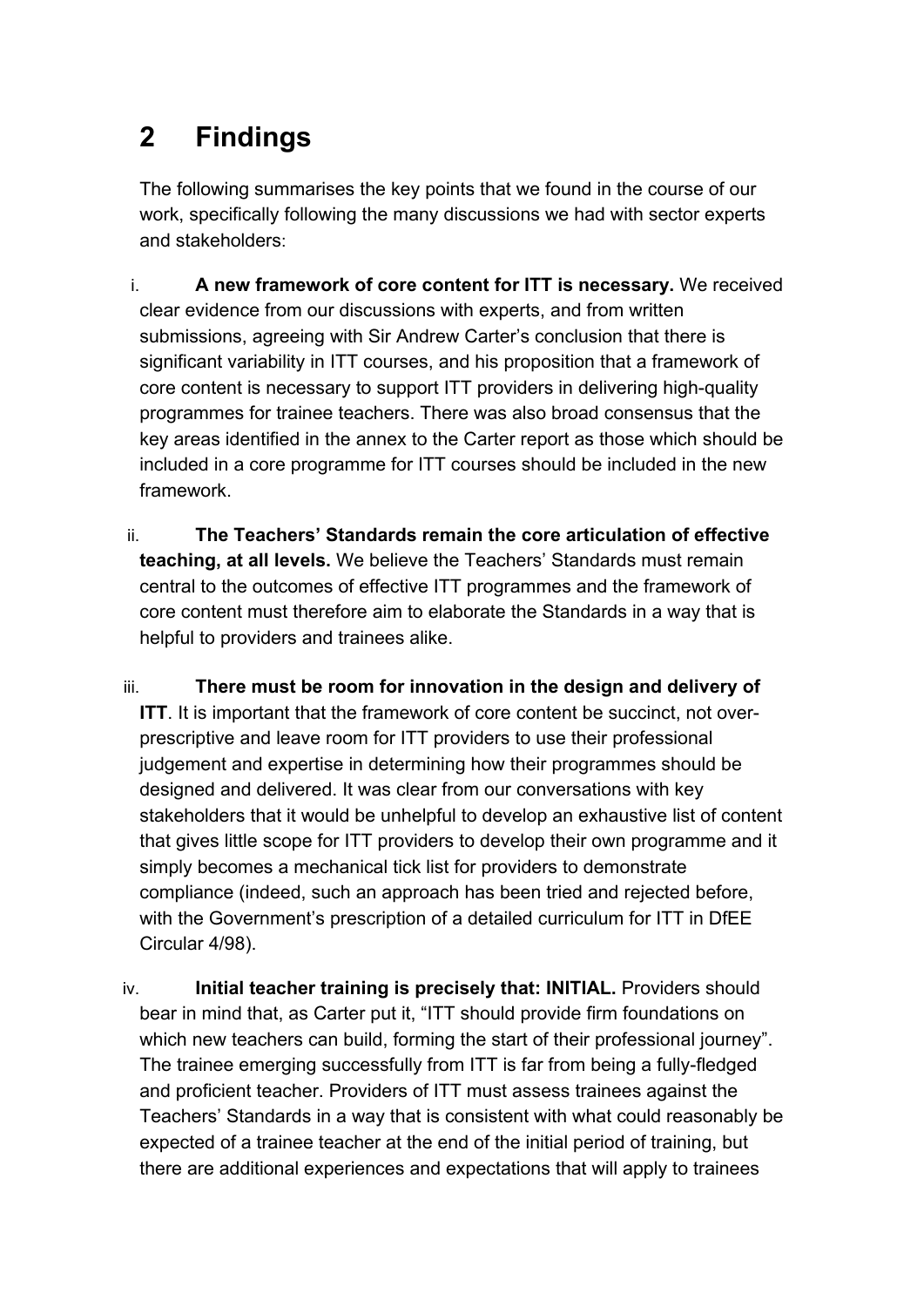beyond the ITT year, as they continue to grow and develop professionally.

v. **High-quality professional development is of the utmost importance.** If we are to have teachers who consistently deliver teaching that is of the highest possible calibre, then it is essential that high-quality professional development is seen as an integral part of a teacher's professional life. David Weston's report on professional development will provide guidance for teachers and providers of teacher training to help them understand the characteristics of good-quality professional development. It is essential for all providers to emphasise the importance of continuing training and development as a career-long process for teachers. Securing a strong and stable supply of teachers is crucial for the future success of our school system. Of course this means encouraging as many talented individuals as possible into the teaching profession. However, it is also fundamentally about retaining the good teachers we have and supporting them to develop into high-calibre practitioners. Providing consistent, high-quality professional development for all new teachers in the early years of their careers should have a positive impact on improving teacher retention over the longer term.

vi. **There needs to be greater clarity about QTS and the NQT year.** We know, from our own experience as well as from the discussions we had, that there is currently an element of ambiguity in the system about when a teacher is fully ready to pursue a career in the classroom – that is, the point at which they should be considered as fully qualified. While Qualified Teacher Status (QTS) is currently awarded following successful completion of the ITT period, all new teachers intending to work in maintained schools must then successfully complete a period of induction (i.e. their Newly Qualified Teacher year); failure to complete induction does not, confusingly, lead to QTS being rescinded, but it does mean that the teacher cannot teach in a maintained school. The point at which a teacher is deemed to be fully qualified should be unequivocal, and it should not necessarily be immediately on completion of a period of initial training. We therefore welcome the commitment made in the Government's White Paper, Educational Excellence Everywhere, published in March 2016, to "replace the current 'Qualified Teacher Status' (QTS) with a stronger, more challenging accreditation based on a teacher's effectiveness in the classroom, as judged by great schools" <sup>[3](#page-5-1)</sup>. When fully developed, we expect this new process to provide the clarity that is fundamentally needed, for new teachers as well as for more experienced professionals and schools leaders, as to when an individual should be considered fully qualified.

\_\_\_\_\_\_\_\_\_\_\_\_\_\_\_\_\_\_\_\_\_\_\_\_\_\_\_\_\_\_\_\_\_\_\_\_<br><sup>3</sup>https://www.gov.uk/government/uploads/system/uploads/attachment\_data/file/508447/Educa tional Excellence Everywhere.pdf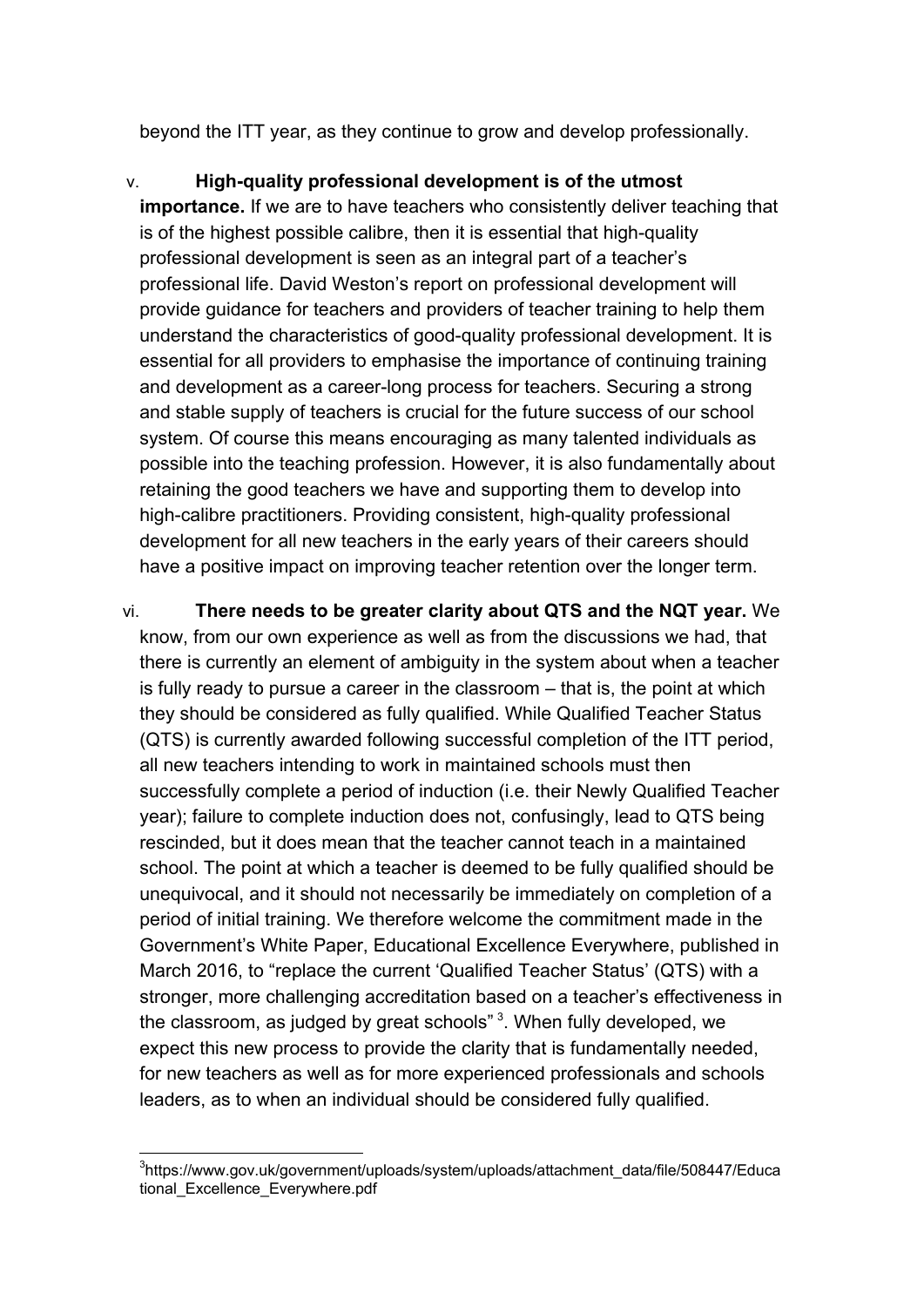vii. **The moral purpose of education should be emphasised in highquality ITT.** We heard evidence from those working in schools, including headteachers, about the need to emphasise the moral purpose of education to those seeking to enter the profession. Some felt that teachers should be required to subscribe to a professional code of ethics, as is the case in some other professions. A clear statement of the ethical and professional duties of the teacher is already embodied in both the Preamble to, and Part 2 of the Teachers' Standards. We thus suggest that it is important that these parts of the Standards are fully and properly emphasised during ITT, and that good teaching should be firmly located within the moral and ethical framework of education.

viii. **The framework should be used as one of the key determinants of the quality of ITT.** Our remit requested that we consider whether the framework we have developed should be advisory or mandatory, if it is accepted and subsequently implemented by Government. A majority of the views represented to us were that the framework must be mandatory if it is to have a real and lasting impact on changing provision for the better. We have therefore noted with interest the intention, set out in the White Paper, for Government to develop a new set of quality criteria that will in future be applied when training places are being allocated to providers. We would strongly recommend that the framework we have produced should play an integral part in judging the quality of provision. In this way, all providers would be required to have regard to the framework and ensure that the content of their programmes aligns with it, if they are to receive allocations of training places.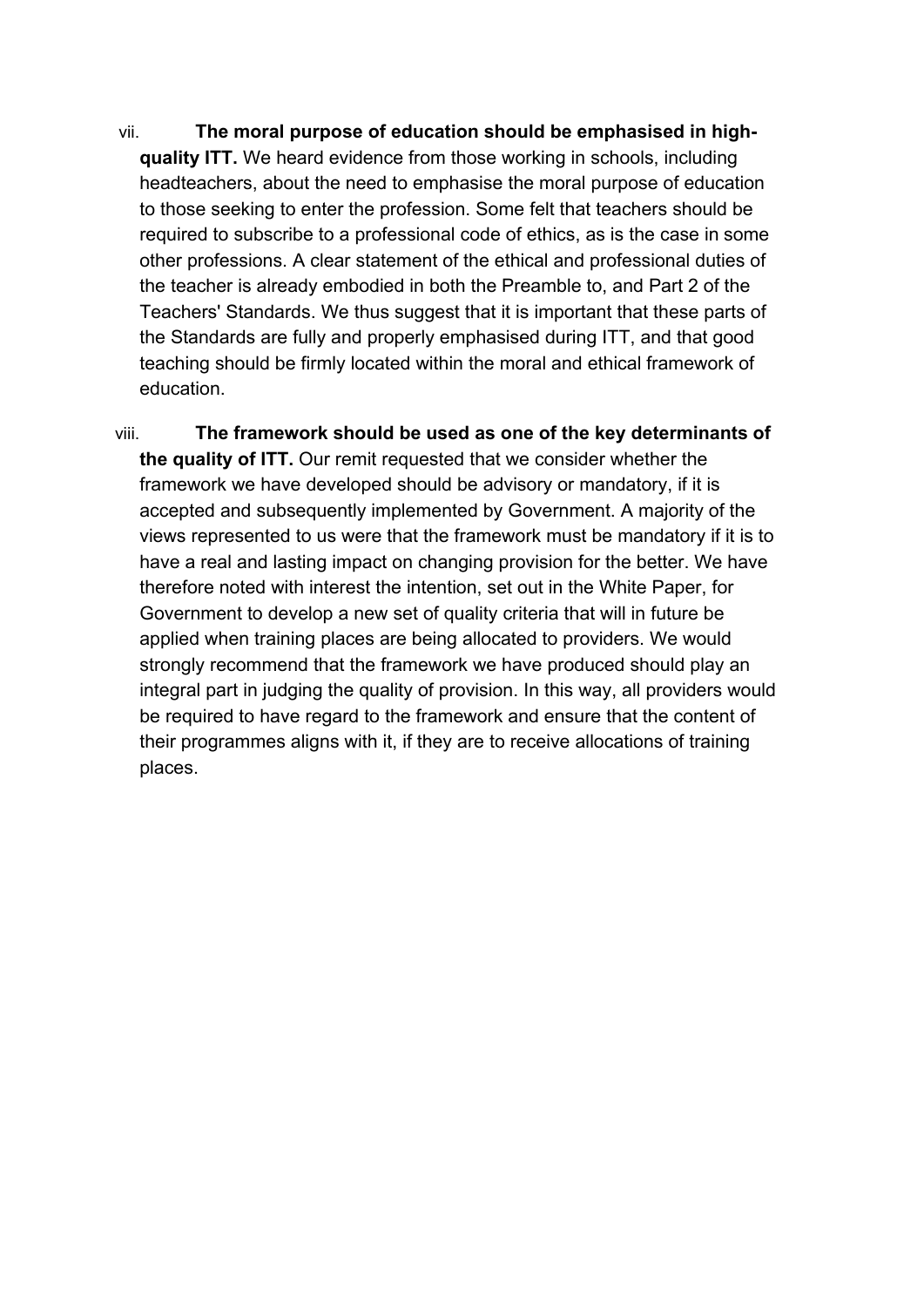# <span id="page-9-0"></span>**3 Recommendations**

We make the following recommendations:

- I. The framework of core content set out in this report should be adopted by the Department for Education, and used as one of the key measures of quality when allocating ITT places in future;
- II. Ofsted should have due regard to the framework of core content as part of its ITE inspection, and should use the framework when making judgements about the quality of training and the leadership and management of an ITE partnership; and
- III. The Department for Education should give consideration to how there could be clarification over the expectations and entitlement to effective continuing professional development for all new teachers in the early years of their career.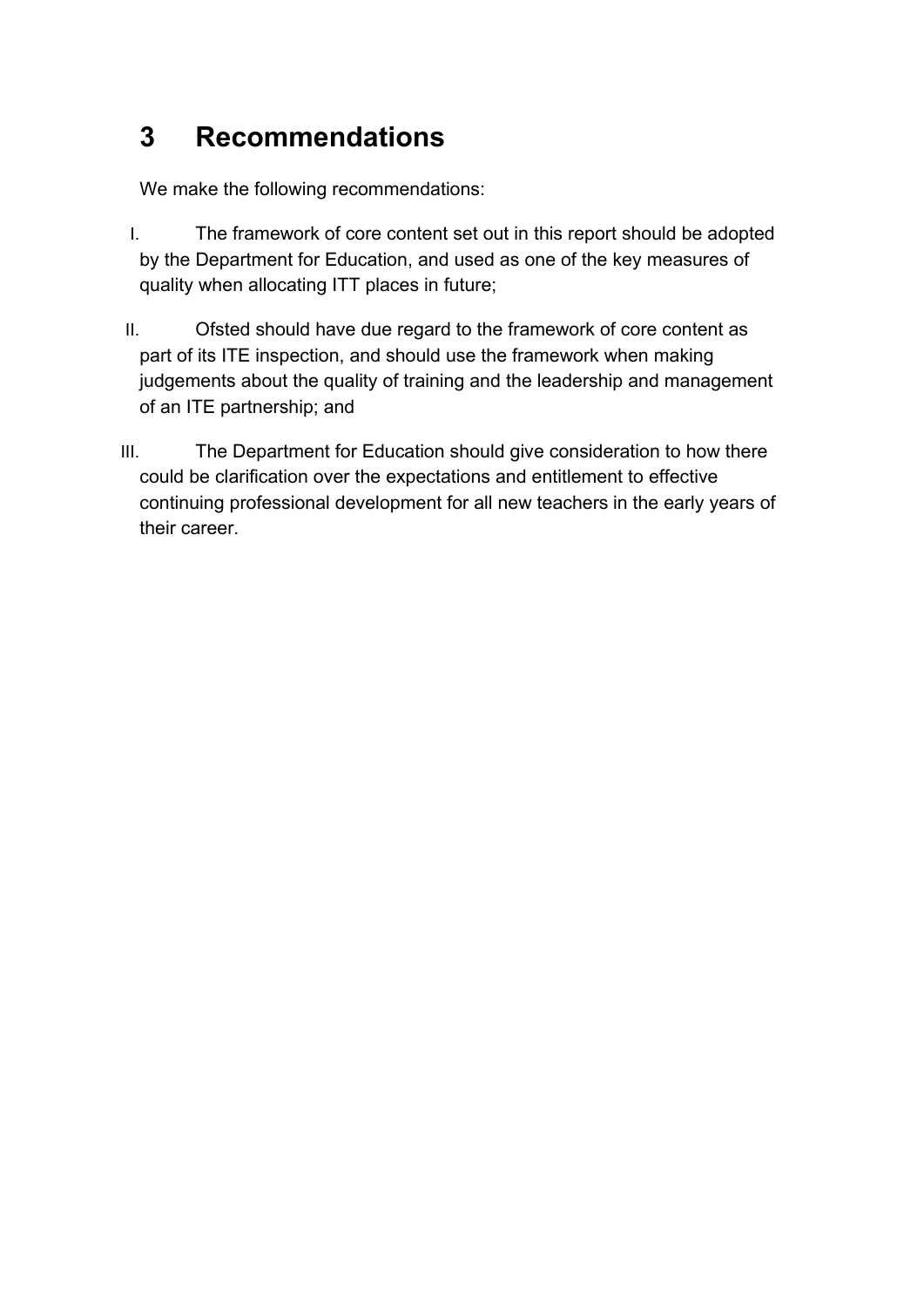# <span id="page-10-0"></span>**4 About the framework of core content**

## <span id="page-10-1"></span>**4.1 Addressing the Carter recommendations**

The group deliberated over the structure of the framework of core content and took into account the suggestions for broad rubrics made in the annex to the Carter report. While there was broad agreement with Carter's suggestions, we were mindful of the unintended consequences of developing a document that might inadvertently be construed as replacing the Teachers' Standards. It remains the case that teachers must demonstrate that they meet all of the Standards, and the new framework is therefore developed around the Standards, which must continue to have primacy. However, we have carefully considered the areas where Carter identified the most significant inconsistencies and gaps in provision, and also those areas where further clarification may be needed (particularly as to what should reasonably be expected by the end of a period of ITT). We have therefore set out the essential core course content required to support trainees in meeting the Teachers' Standards, as well as responding to Carter's suggestions in the new framework.

# <span id="page-10-2"></span>**5. Other related publications**

## <span id="page-10-3"></span>**5.1 Mentor standards**

We recognise the critical role that school-based mentors can play in supporting teacher trainees to develop into effective teachers, and in building the capacity of the school workforce more broadly. We welcome the development of the mentor standards by the Teaching Schools Council, and encourage ITT providers to use the standards in order to raise the profile of mentors and improve consistency and quality of the roles they perform.

## <span id="page-10-4"></span>**5.2 Behaviour management for ITT**

Tom Bennett has served as a member of this group, while also leading a separate working group to develop behaviour management content for ITT. The core content on behaviour developed by Tom Bennett's group is contained within our proposed framework of core content; his report will be made to Ministers alongside this.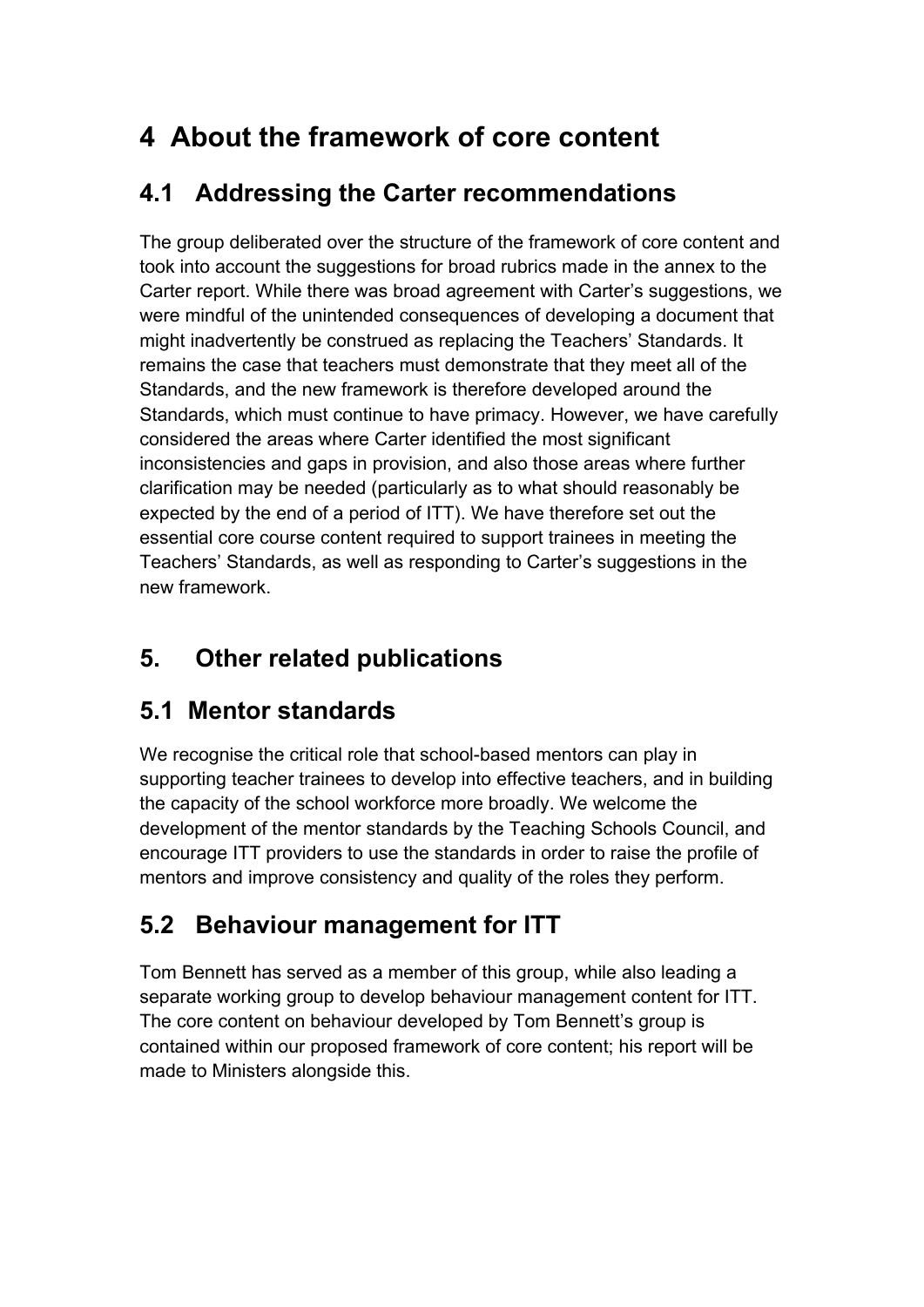## <span id="page-11-0"></span>**Appendix 1: The Teachers' Standards and the Framework of Core Content.**

#### **FRAMEWORK OF CORE CONTENT FOR INITIAL TEACHER TRAINING**

#### Introduction and Purpose

The Teachers' Standards, which came into force in September 2012, define the minimum level of practice expected of trainees and teachers from their initial teacher training (ITT) onwards. They constitute the 'specified standards' within the meaning given to that phrase in Schedule 2 of The Education (School Teachers' Qualifications) (England) Regulations 2003, as amended.

The standards need to be applied as appropriate to the role and context within which a trainee or teacher is practising. Providers of ITT must assess trainees against the standards in a way that is consistent with what could reasonably be expected of a trainee teacher at the end of their initial period of training. Providers need to ensure that their programmes are designed and delivered in such a way as to allow all trainees to meet the standards in full. This new framework emphasises the continued pre-eminence of the Teachers' Standards and gives direction to ITT providers on developing their programmes. It also gives trainees a guide as to the level at which they should be expected to be meeting the standards at the end of their period of initial training.

In many cases the standards require no further explanation or exemplification. This framework of core content should not be regarded as exhaustive, nor should it be used in place of the standards themselves. Instead, it should be read as a set of integral and interrelated themes, giving further clarity about effective preparation for excellent teaching. The best provision will adopt a cyclical approach: introducing, refining and revisiting throughout a trainee's programme, providing opportunities to practise and consolidate these core elements.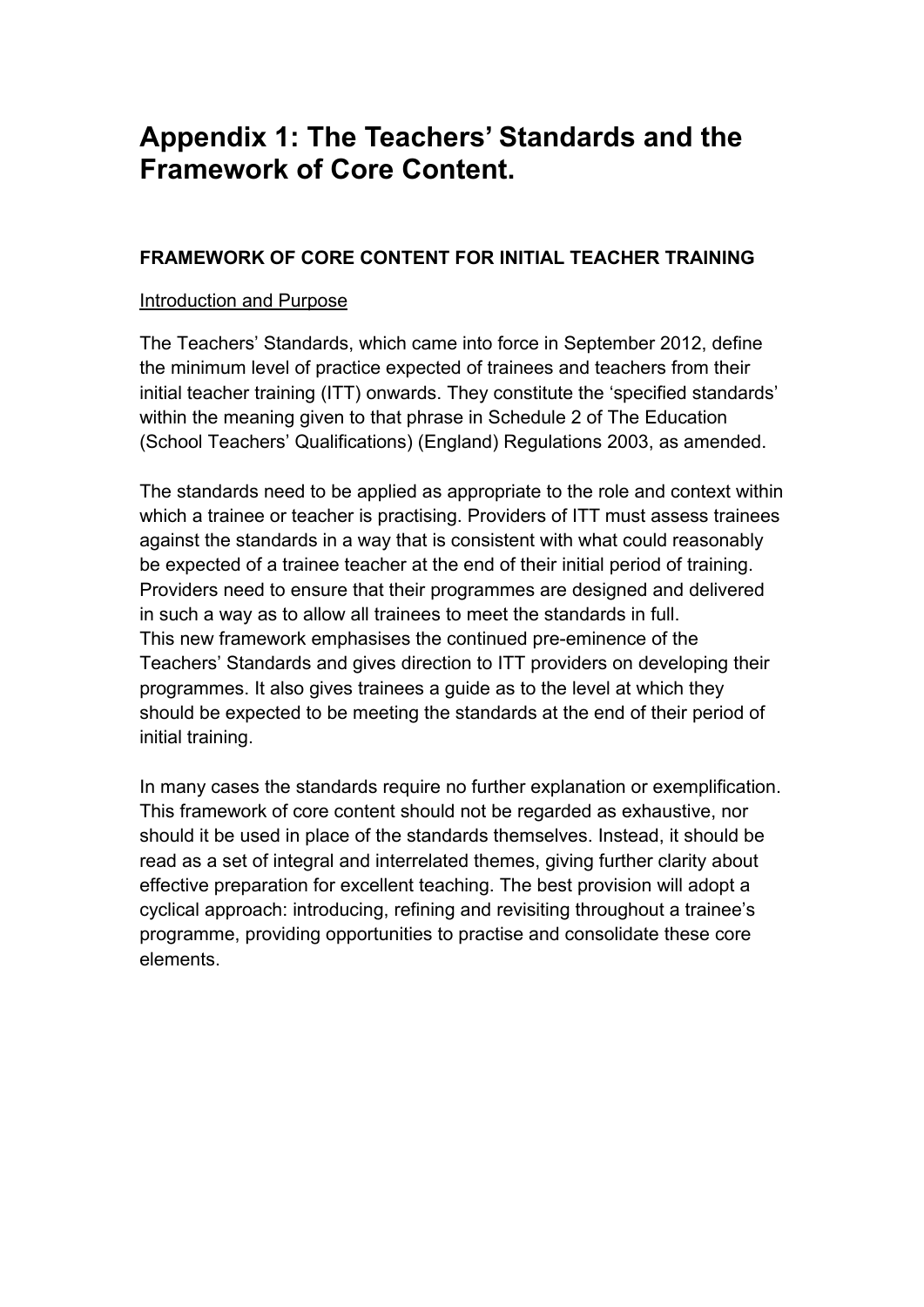#### **THE TEACHERS' STANDARDS AND THE FRAMEWORK OF CORE CONTENT**

#### **PREAMBLE**

Teachers make the education of their pupils their first concern, and are accountable for achieving the highest possible standards in work and conduct. Teachers act with honesty and integrity; have strong subject knowledge, keep their knowledge and skills as teachers up-to-date and are self-critical; forge positive professional relationships; and work with parents in the best interests of their pupils.

#### **PART ONE: TEACHING**

#### **A teacher must:**

- **1 Set high expectations which inspire, motivate and challenge pupils** • **establish a safe and stimulating environment for pupils, rooted in mutual respect**
	- **set goals that stretch and challenge pupils of all backgrounds, abilities and dispositions**
	- **demonstrate consistently the positive attitudes, values and behaviour which are expected of pupils.**

*Providers should ensure that trainees understand that the obligation to set high standards which inspire, motivate and challenge applies to all pupils for whom a teacher has responsibility. This applies regardless of age, ability or aptitude, and includes pupils who might have special educational needs and disabilities (SEND), and pupils* for *whom English is an additional language (EAL). Providers should equip trainees to be able to inspire and provide extra challenge for the most able pupils.*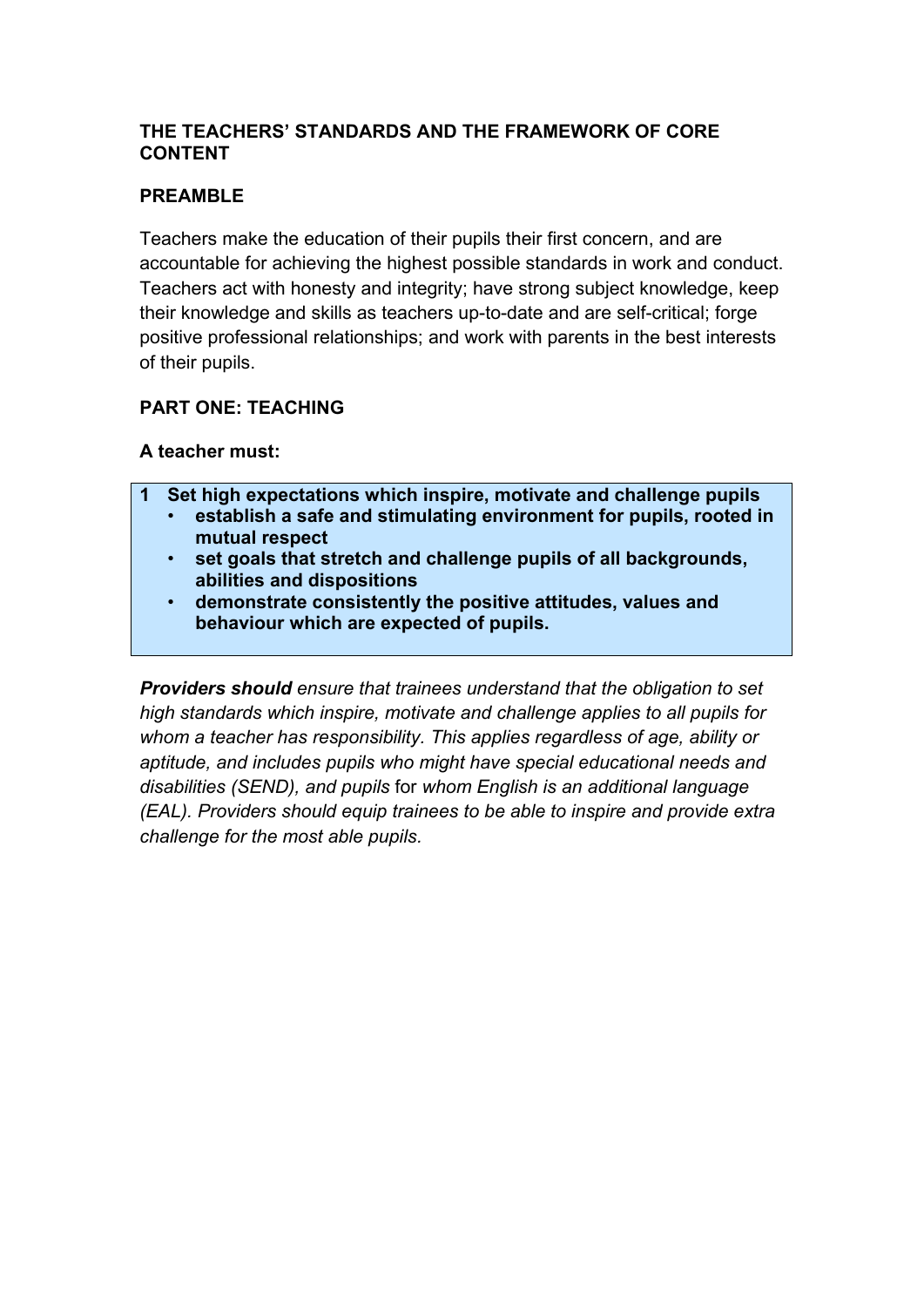- **2 Promote good progress and outcomes by pupils**
	- **be accountable for pupils' attainment, progress and outcomes**
	- **be aware of pupils' capabilities and their prior knowledge, and plan teaching to build on these**
	- **guide pupils to reflect on the progress they have made and their emerging needs**
	- **demonstrate knowledge and understanding of how pupils learn and how this impacts on teaching**
	- **encourage pupils to take a responsible and conscientious attitude to their own work and study.**

*Providers should ensure that trainees are familiar with a range of techniques, including modelling work for pupils and scaffolding tasks with guidance that can be gradually removed as pupils become more competent. Trainees should be conversant with effective approaches for strengthening pupil memory, such as repeated practice spaced over a period of time, short tests, and making effective use of questioning. When observing experienced teachers, trainees should be able to evaluate specific teaching strategies.* 

*Providers should design programmes that focus on how effective teaching ensures good pupil outcomes. Trainees should be introduced to important factors affecting pupils' education such as cognitive load, motivation, understanding and focus.*

*Trainees should have a clear understanding of the positive impact a good teacher can have on pupil attainment, and know how they may be held professionally accountable for pupil outcomes. Trainees should know how to make use of assessment in order to track pupil progress.*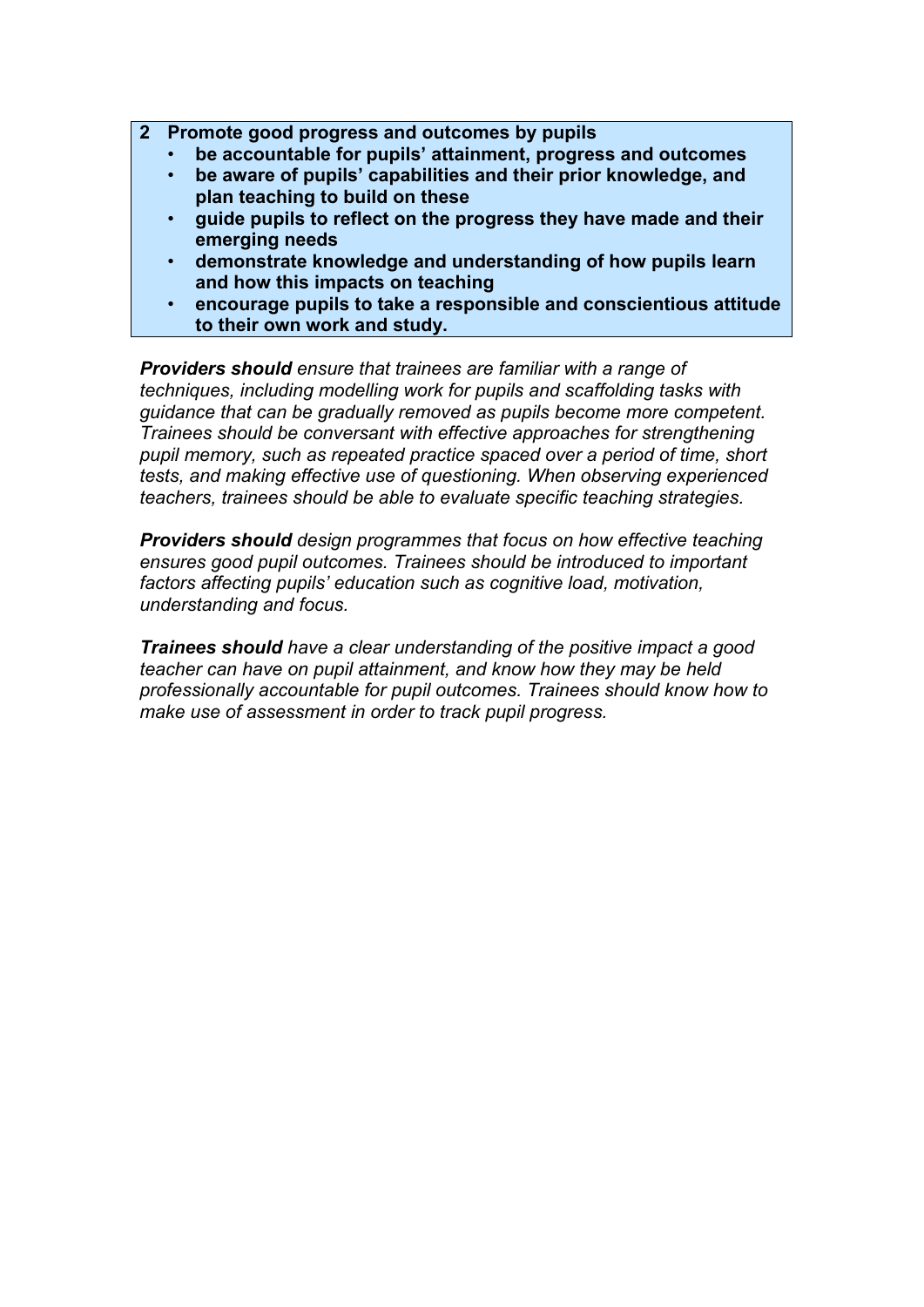- **3 Demonstrate good subject and curriculum knowledge**
	- **have a secure knowledge of the relevant subject(s) and curriculum areas, foster and maintain pupils' interest in the subject, and address misunderstandings**
	- **demonstrate a critical understanding of developments in the subject and curriculum areas, and promote the value of scholarship**
	- **demonstrate an understanding of and take responsibility for promoting high standards of literacy, articulacy and the correct use of standard English, whatever the teacher's specialist subject**
	- **if teaching early reading, demonstrate a clear understanding of systematic synthetic phonics**
	- **if teaching early mathematics, demonstrate a clear understanding of appropriate teaching strategies.**

*Providers should audit trainees' subject knowledge early in their training and make provision to ensure that trainees have sufficient subject knowledge to satisfy the standard by the end of their training.* 

*Trainees should be conversant with a range of effective subject-specific pedagogical approaches, and know how to address common pupil misconceptions in their subject(s). They should understand how students are expected to make progress within different subjects across each relevant Key Stage. Trainees should demonstrate a full understanding of the requirements of the national curriculum, national Key Stage tests and specifications for public examinations for the subject(s) and phase(s) they will be teaching. By the end of their training, trainees should be able to teach a knowledge-rich curriculum to a depth beyond what is required of pupils.*

*Providers should encourage trainees to read widely around their subject(s) and draw upon scholarship to inform classroom teaching; they should also promote the importance of continuing subject-specific professional development.*

*Providers should ensure that trainees who will be teaching early reading and mathematics understand the importance of mastering the fundamental building blocks of their subject(s): for example, systematic synthetic phonics for reading; and number facts, times tables and basic operations and algorithms for mathematics.*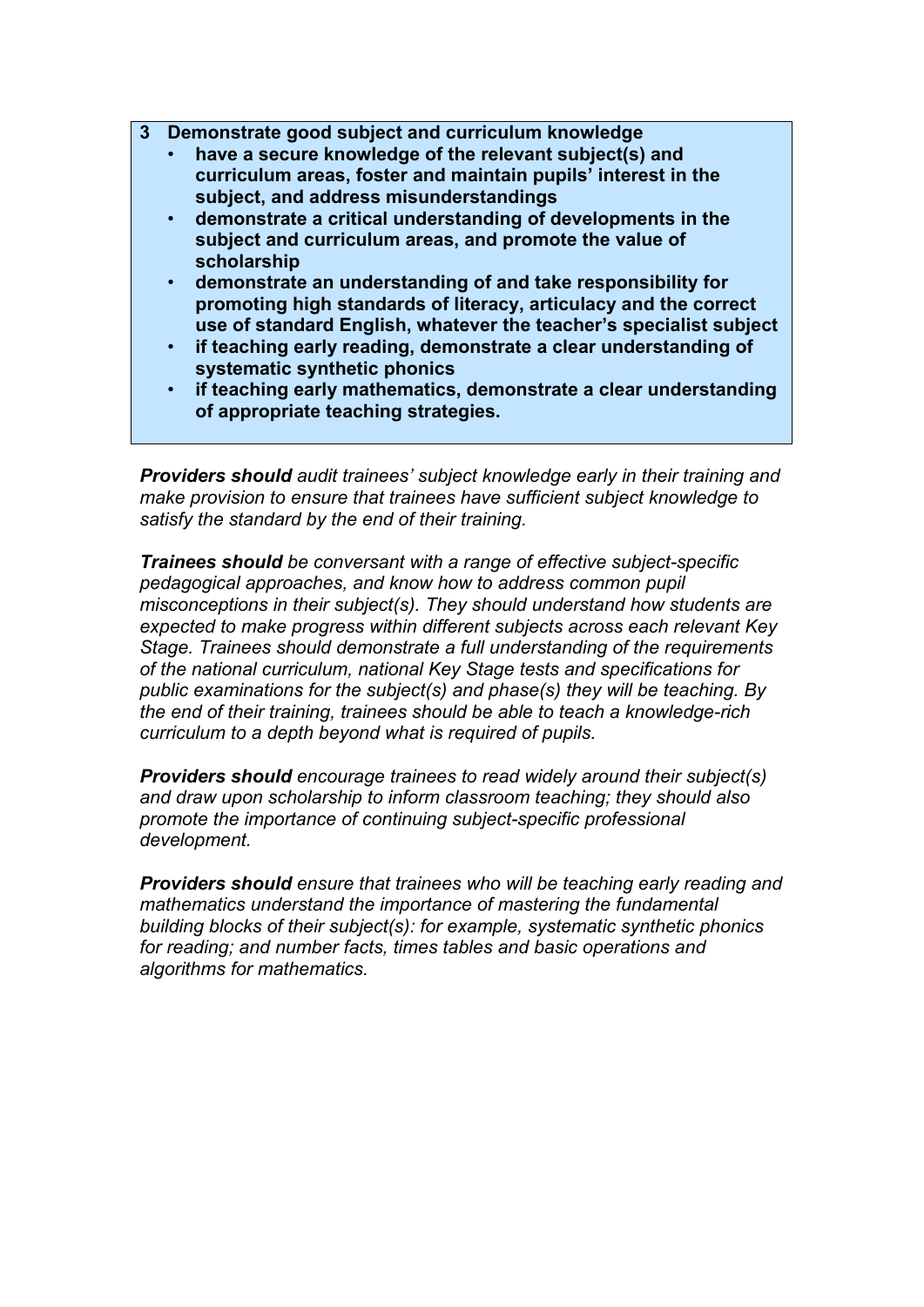- **4 Plan and teach well structured lessons**
	- **impart knowledge and develop understanding through effective use of lesson time**
	- **promote a love of learning and children's intellectual curiosity**
	- **set homework and plan other out-of-class activities to consolidate and extend the knowledge and understanding pupils have acquired**
	- **reflect systematically on the effectiveness of lessons and approaches to teaching**
	- **contribute to the design and provision of an engaging curriculum within the relevant subject area(s).**

*Providers should ensure that trainees understand that all new teaching builds on prior knowledge, and use that principle to plan well-sequenced lessons and schemes of work. Trainees should understand that effective planning is not an isolated activity, but draws upon knowledge of subject, progression, assessment and skilful questioning. Providers should support trainees in their planning to demonstrate an understanding of how individual lessons fit within a lesson sequence.*

*Providers should ensure that trainees are able to reflect on the effectiveness of lessons, and evaluate their pedagogical approaches to inform future planning and teaching. Providers should ensure that trainees have appropriate opportunities to gain a broad understanding of issues regarding curriculum design and development.*

*Providers should ensure that trainees are familiar with a range of resources, including textbooks and digital resources, and understand how to use them along with the effective use of technology as a basis for teaching, as well as how to assess their selection, content and use.* 

*Trainees should demonstrate that they can set homework that is challenging, consolidates work done during lessons, and encourages pupils to take responsibility for their own academic progress.* 

*Trainees should be introduced to the most relevant and recent research, propositions and theories relevant to good classroom practice, and should be encouraged to view these with a critical eye, questioning outcomes, conclusions and limitations. Trainees should also demonstrate an understanding of the basics of empirical research methods, both quantitative and qualitative, know where to find evidence-supported resources for teachers, and understand the benefits and limitations of different types of research.*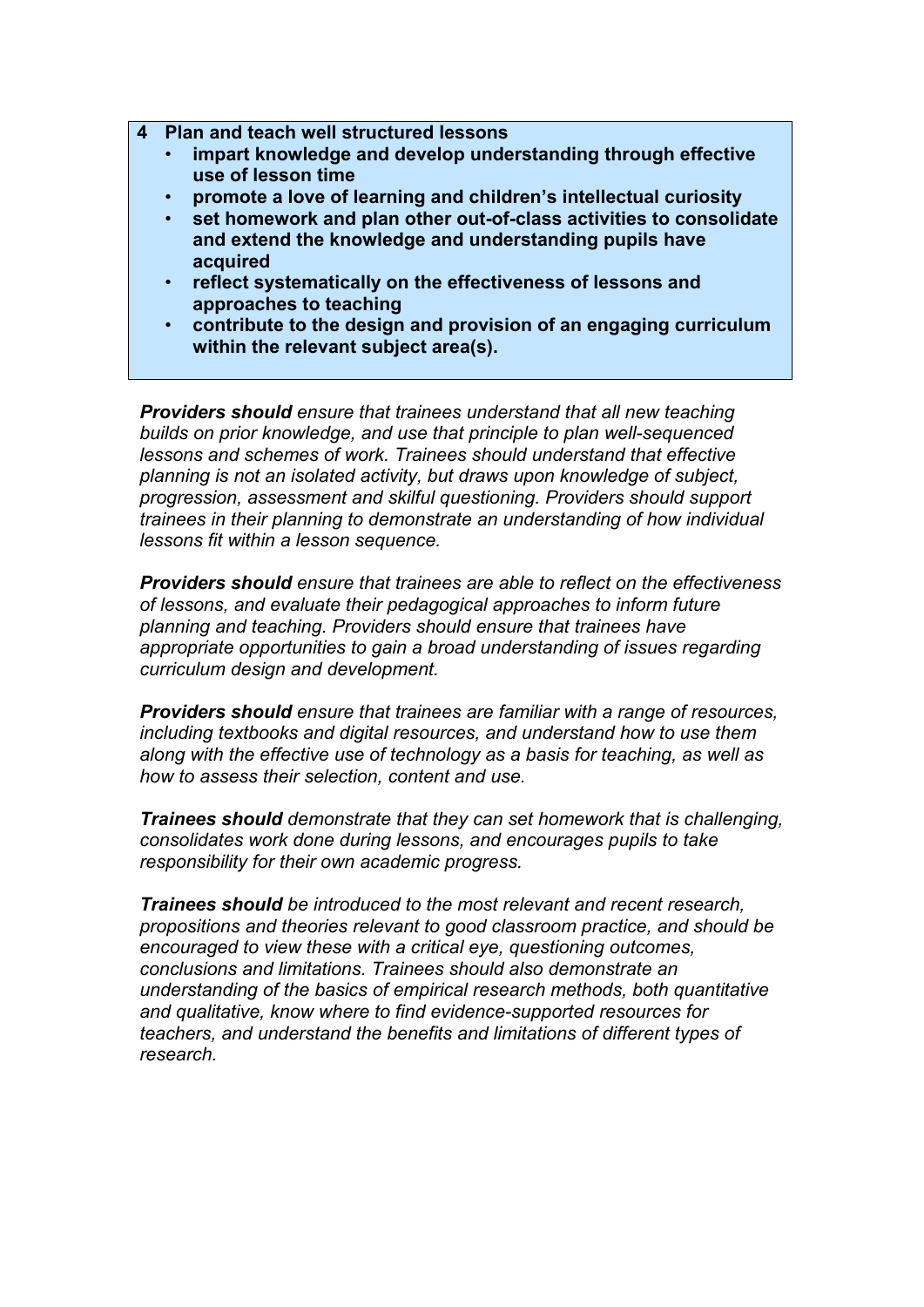- **5 Adapt teaching to respond to the strengths and needs of all pupils**
	- **know when and how to differentiate appropriately, using approaches which enable pupils to be taught effectively**
	- **have a secure understanding of how a range of factors can inhibit pupils' ability to learn, and how best to overcome these**
	- **demonstrate an awareness of the physical, social and intellectual development of children, and know how to adapt teaching to support pupils' education at different stages of development**
	- **have a clear understanding of the needs of all pupils, including those with special educational needs; those of high ability; those with English as an additional language; those with disabilities; and be able to use and evaluate distinctive teaching approaches to engage and support them.**

*Providers should ensure that trainees are equipped to identify the needs of all pupils, avoiding labelling by group, and make provision for them, including seeking the advice of colleagues with specialist knowledge and experience.* 

*Providers should equip trainees to analyse the strengths and needs of all pupils effectively, ensuring that they have an understanding of cognitive, social, emotional, physical and mental health factors that can inhibit or enhance pupils' education. Providers should ensure that trainees understand the principles of the SEND Code of Practice, are confident working with the four broad areas of need it identifies, and are able to adapt teaching strategies to ensure that pupils with SEND (including, but not limited to, autism, dyslexia, attention deficit hyperactivity disorder (ADHD), sensory impairment or speech, and language and communication needs (SLCN)) can access and progress within the curriculum. Providers should ensure that SEND training is integrated across the ITT programme.*

*Trainees should be able to recognise signs that may indicate SEND, and support common educational needs through review of their teaching, making adjustments to overcome any barriers to progress and ensuring that pupils with SEND are able to access the curriculum. These should take the form of a cycle or 'graduated approach' in the classroom. This should involve assessing pupil need, planning, reviewing and implementing change to support pupil progress, as referenced in the Code of Practice.*

*Providers should emphasise the importance of emotional development such as attachment issues and mental health on pupils' performance, supporting trainees to recognise typical child and adolescent development, and to respond to atypical development.*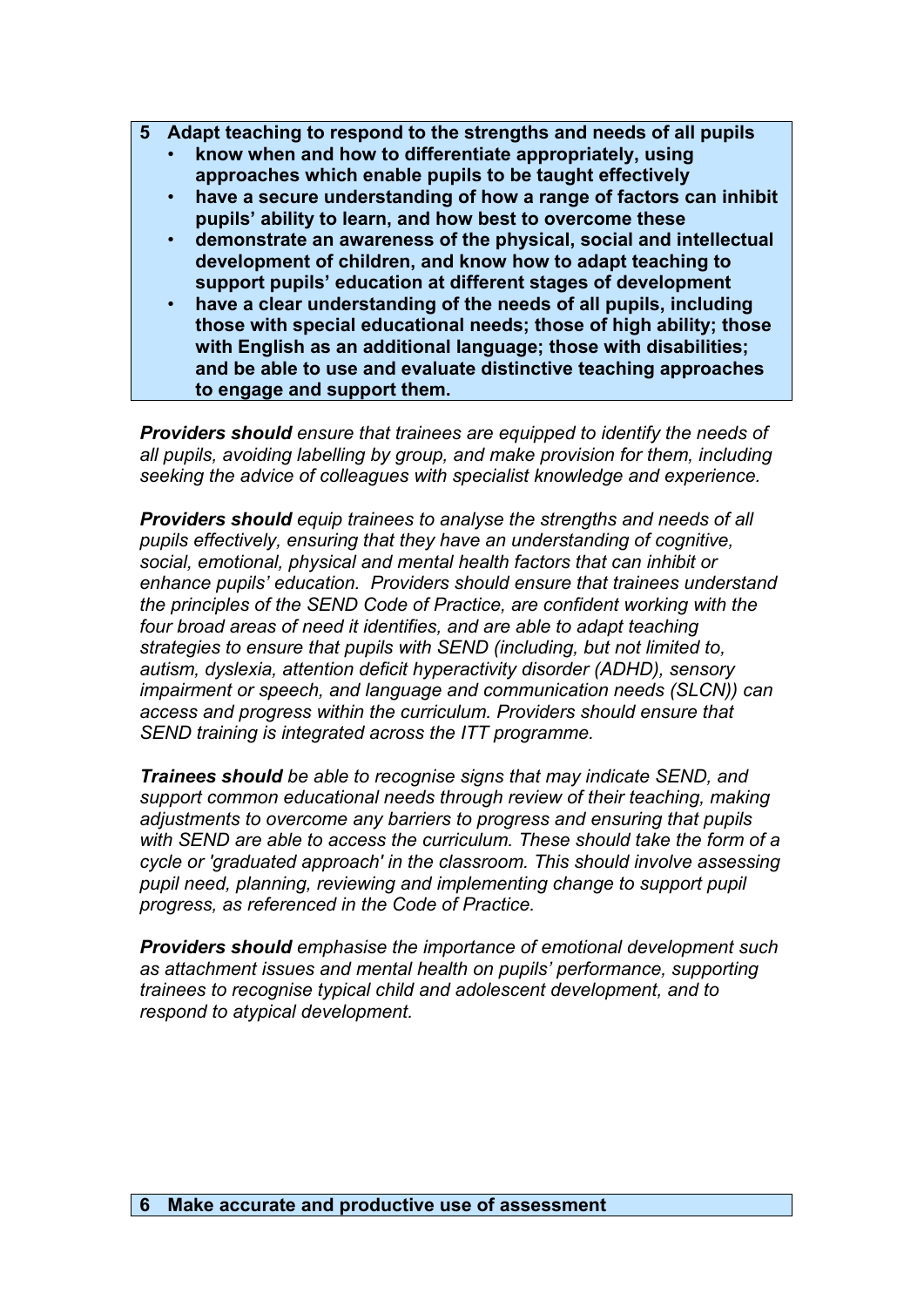- **know and understand how to assess the relevant subject and curriculum areas, including statutory assessment requirements**
- **make use of formative and summative assessment to secure pupils' progress**
- **use relevant data to monitor progress, set targets, and plan subsequent lessons**
- **give pupils regular feedback, both orally and through accurate marking, and encourage pupils to respond to the feedback.**

*Providers should ensure that trainees are fully conversant with the fundamental principles of assessment and testing, including the differences between formative and summative assessment; bias, reliability and validity; criterion- and norm-referencing; standardisation and standardised tests (such as those that produce a reading age).* 

*Trainees should demonstrate that they are able to make effective use of assessment data to ensure that teaching is both supportive and challenging, and to enable them to give effective and efficient oral and written feedback to pupils and parents.* 

*Trainees should be fully conversant with the requirements regarding continuous assessment of pupils' work and how approaches to assessment differ across subjects. They should also be aware of how nationally standardised summative assessment helps teachers understand national expectations and assess their own performance.*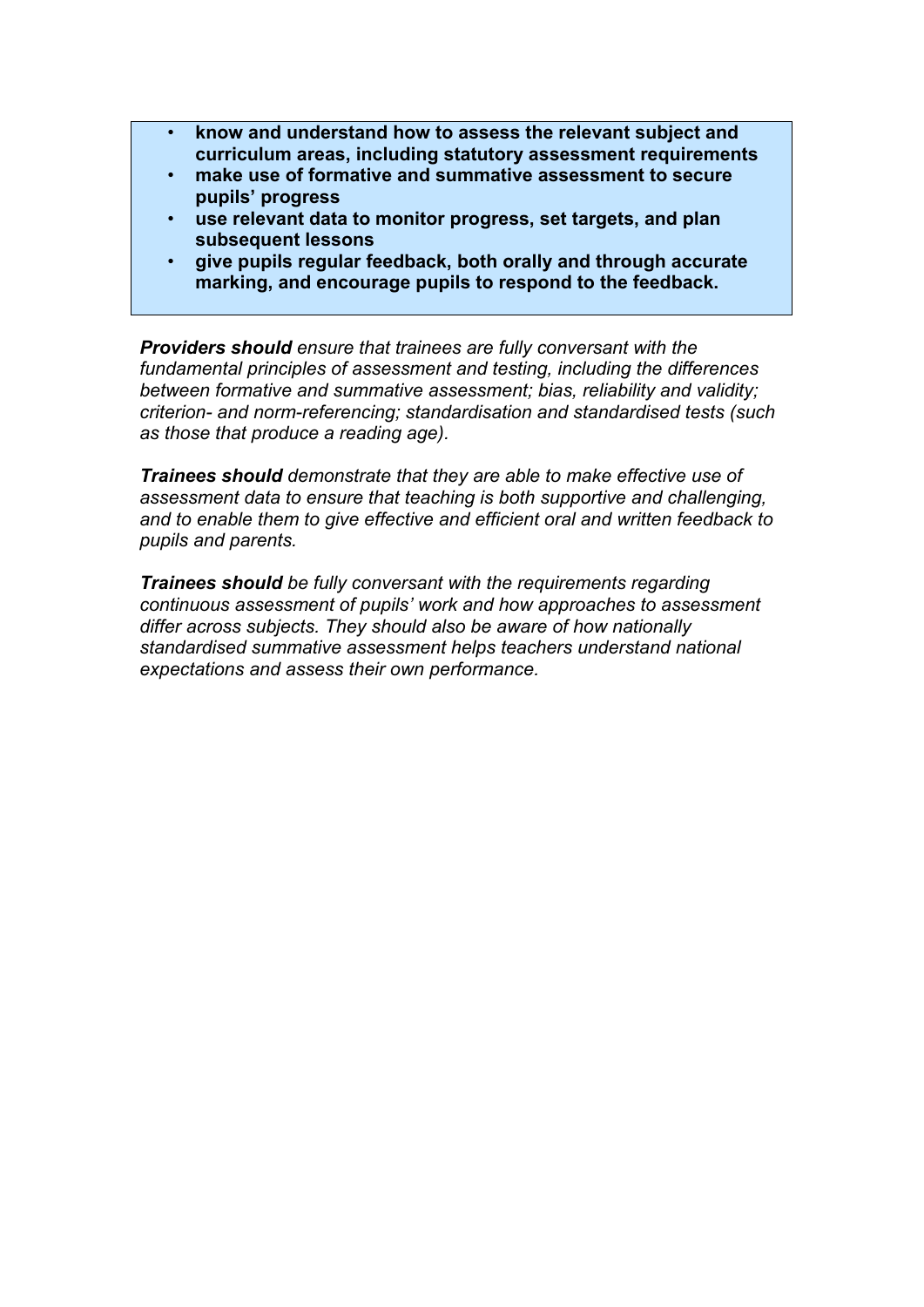- **7 Manage behaviour effectively to ensure a good and safe learning environment**
	- **have clear rules and routines for behaviour in classrooms, and take responsibility for promoting good and courteous behaviour both in classrooms and around the school, in accordance with the school's behaviour policy**
	- **have high expectations of behaviour, and establish a framework for discipline with a range of strategies, using praise, sanctions and rewards consistently and fairly**
	- **manage classes effectively, using approaches which are appropriate to pupils' needs in order to involve and motivate them**
	- **maintain good relationships with pupils, exercise appropriate authority, and act decisively when necessary.**

*Trainees should have an understanding of a variety of strategies for managing behaviour effectively, including the importance of routines, responses and relationships for ensuring good classroom behaviour. They should learn and practise a range of routines for improving the behaviour of pupils and minimising opportunities for disruption, and understand the importance of communicating clear boundaries and high expectations.* 

*Trainees should also understand how to access whole-school support. Trainees should be able to employ strategies to secure and maintain an orderly classroom, pre-empt disruptive behaviour and continue a lesson after interruption, and understand the importance of body language, clear communication, voice tone and vocabulary. Trainees should practise how to be authoritative and fair, and how to build confidence and regulate their own emotional disposition.* 

*Providers should devise opportunities for the practical demonstration and instruction of these techniques, prioritising opportunities for trainees to reflect, improve and practise at the most appropriate points in their training. Providers should also ensure that trainees are given structured exposure to a variety of classroom contexts, to the observation of best practice and, where possible, precourse practice sessions.*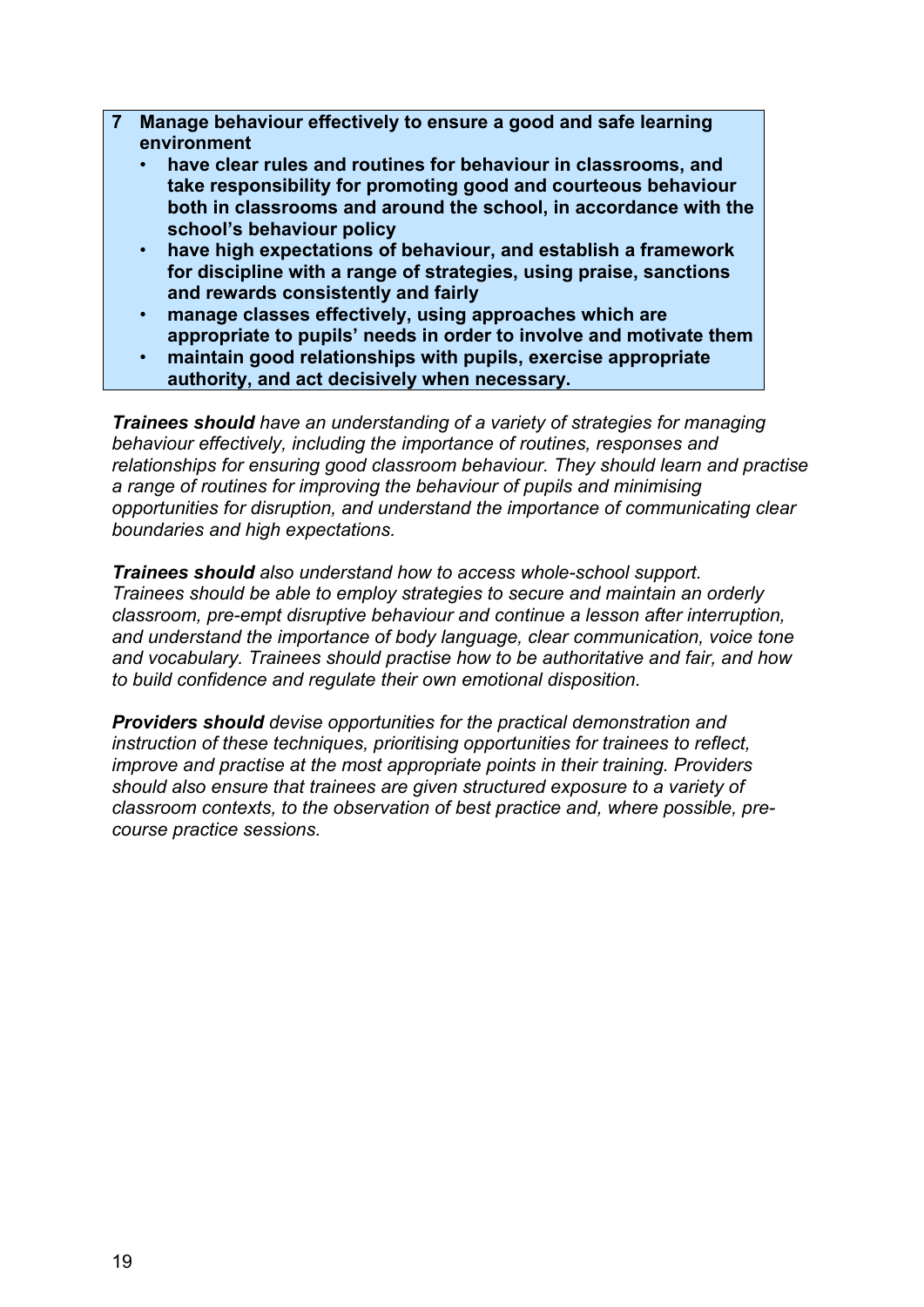- **8 Fulfil wider professional responsibilities**
	- **make a positive contribution to the wider life and ethos of the school develop effective professional relationships with colleagues, knowing how and when to draw on advice and specialist support**
	- **deploy support staff effectively**
	- **take responsibility for improving teaching through appropriate professional development, responding to advice and feedback from colleagues**
	- **communicate effectively with parents with regard to pupils' achievements and well-being.**

*Providers should ensure that trainees understand how to work with and effectively deploy support staff in ways that have the greatest positive impact on pupils' education and progress.* 

*Providers should support trainees to work effectively in the professional context of a school, supporting trainees to understand how to build professional relationships with colleagues.*

*Providers should encourage and expect trainees to take a full part in the day-to-day life of the schools in which they are training, including the pastoral system, extracurricular activities and parents' meetings. Providers should encourage trainees to reflect on the full extent of the role that teachers play within the wider school community, and in society beyond.* 

*Providers should encourage trainees to develop a commitment to their continuing professional development and to know how to access professional development opportunities.*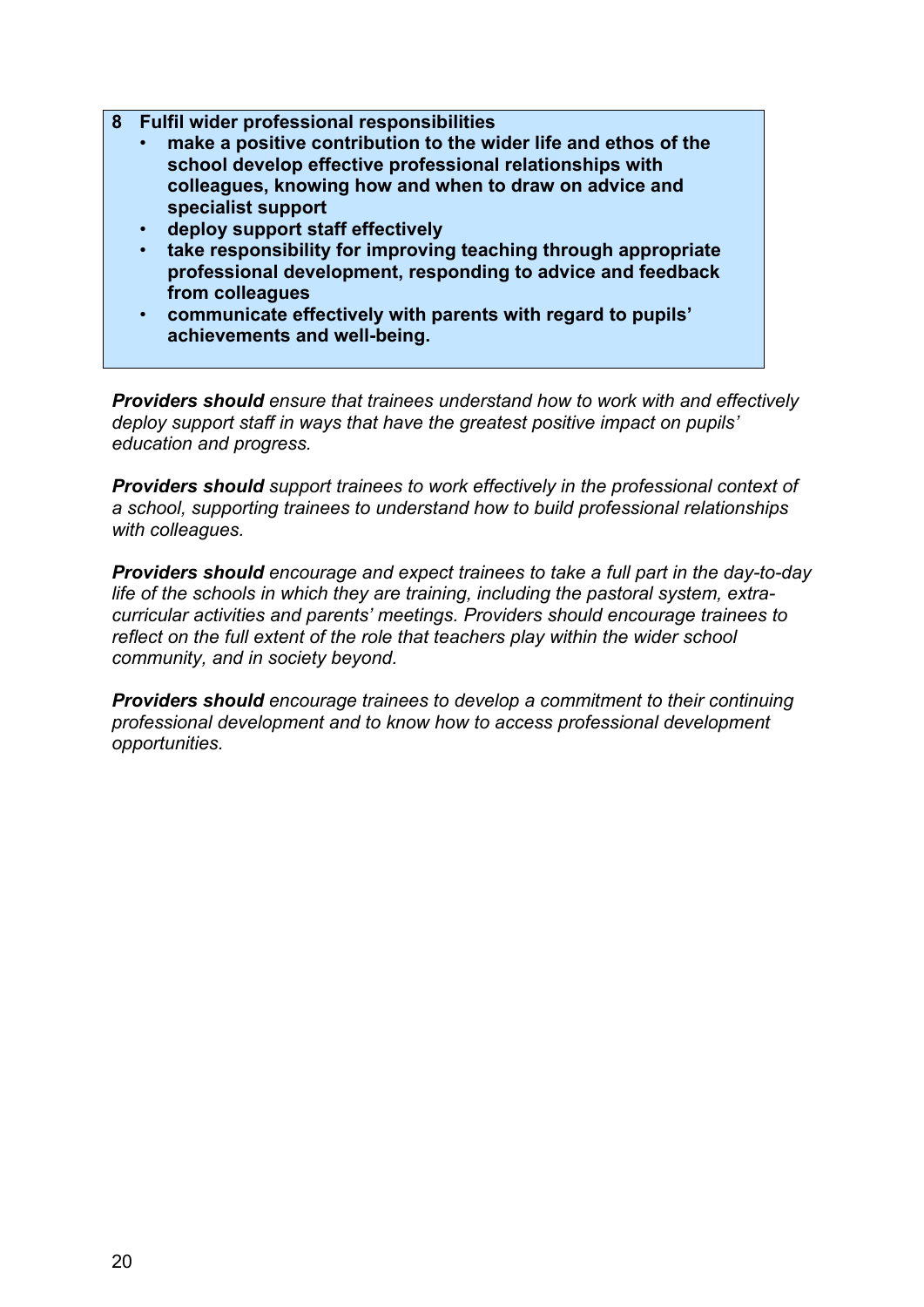#### **PART TWO: PERSONAL AND PROFESSIONAL CONDUCT**

**A teacher is expected to demonstrate consistently high standards of personal and professional conduct. The following statements define the behaviour and attitudes which set the required standard for conduct throughout a teacher's career.**

- **Teachers uphold public trust in the profession and maintain high standards of ethics and behaviour, within and outside school, by:**
	- o **treating pupils with dignity, building relationships rooted in mutual respect, and at all times observing proper boundaries appropriate to a teacher's professional position**
	- o **having regard for the need to safeguard pupils' well-being, in accordance with statutory provisions**
	- o **showing tolerance of and respect for the rights of others**
	- o **not undermining fundamental British values, including**
	- o **democracy, the rule of law, individual liberty and mutual respect,**
	- o **and tolerance of those with different faiths and beliefs**
	- o **ensuring that personal beliefs are not expressed in ways which exploit pupils' vulnerability or might lead them to break the law.**
- **Teachers must have proper and professional regard for the ethos, policies and practices of the school in which they teach, and maintain high standards in their own attendance and punctuality.**
- **Teachers must have an understanding of, and always act within, the statutory frameworks which set out their professional duties and responsibilities.**

*Providers should ensure that trainees have a clear understanding of the expectations regarding personal and professional conduct of a teacher and the ethics of the teaching profession, as set out in Part Two of the Teachers' Standards.* 

*Providers should instruct trainees on the legal responsibility they have as teachers with regard to safeguarding, including how to refer safeguarding concerns within a school. Opportunities should be provided for trainees to consider how to respond to challenging ethical issues that teachers might encounter. Trainees should develop and demonstrate an understanding of how fundamental British values can be upheld in schools.* 

*Providers should also guide trainees on how to exhibit high standards of professional behaviour in schools and out of school, and offer advice on personal organisation, well-being and maintaining a sustainable work/life balance.*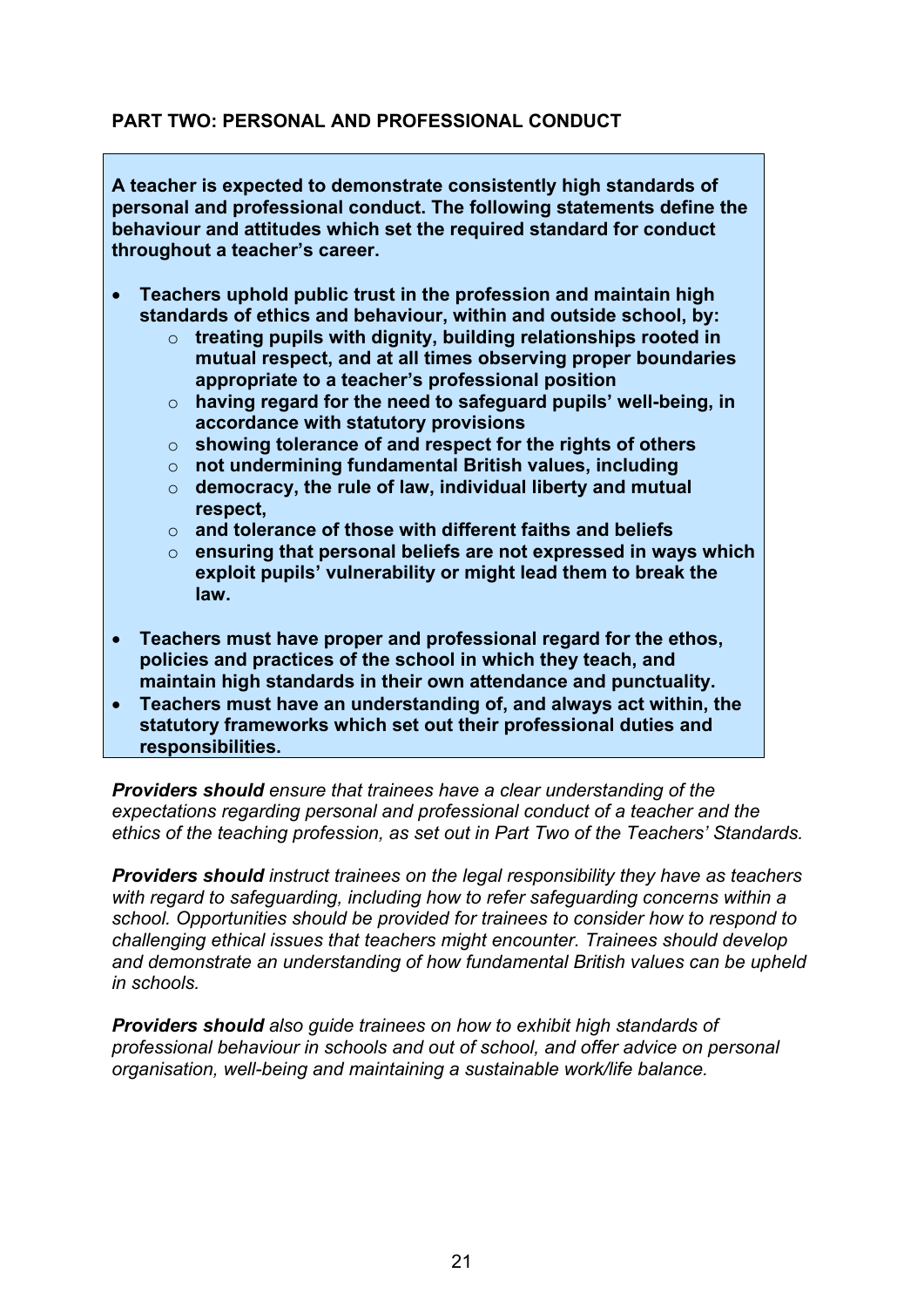# <span id="page-21-0"></span>**Appendix 2: Terms of Reference**

Independent working group to develop a framework of core content for ITT

#### **Context**

1. The Carter Review of Initial Teacher Training (ITT) found considerable variability in ITT course content across the system. The review identified what appeared to be significant gaps in a range of courses in areas such as subject knowledge development, subject specific pedagogy, behaviour management, assessment and special educational needs. The review concluded that there may be a case for a better shared understanding of the essential elements of good ITT core content. It made the following recommendation:

*Recommendation 1: DfE should commission a sector body (for example, the Teaching Schools Council, a future professional body (College of Teaching), or another sector body) to develop a framework of core content for ITT. We believe that a framework of the essential elements of core content would build a stronger shared understanding of good ITT content meaning that trainees will have a more consistent experience. We also hope that this framework will provide trainees with a greater understanding of the areas they should be covering in ITT. We feel it is critical that a framework is developed by the sector, rather than by central government. Though we have not aimed here to set out exactly what should be in the framework, we feel that the areas outlined in section 1 offer a strong starting point. We would like the framework to be informed by the areas for improvement we outline in this report.* 

#### **Purpose**

- 2. To develop a framework of core course content for ITT.
- 3. In line with the Carter Review's recommendation, the aim of the framework is:
	- To support those who deliver ITT and applicants and trainees to have a better understanding of the essential elements of good ITT core content.

#### **Scope**

- 4. The framework should define the essential elements of core course content that are generally required to support trainees to meet the Teachers' Standards.
- 5. The framework should be developed in the context of the Carter Review's conclusion that "ITT is initial" and that "ITT should provide firm foundations on which new teachers can build, forming the start of their professional journey". The review concluded that it is less effective to cover a huge range of content at the expense of covering the most important issues effectively. This working group will need to design a framework that guides those delivering ITT in what should be prioritised; the group should not aim to develop an exhaustive list of ITT content. The development of this framework should not undermine the freedom of ITT partnerships to innovate and tailor their programmes for their trainees.
- 6. The framework should be designed as a core framework to support both primary and secondary ITT programmes, across a range of subjects. The group is not expected to design frameworks for different curriculum subjects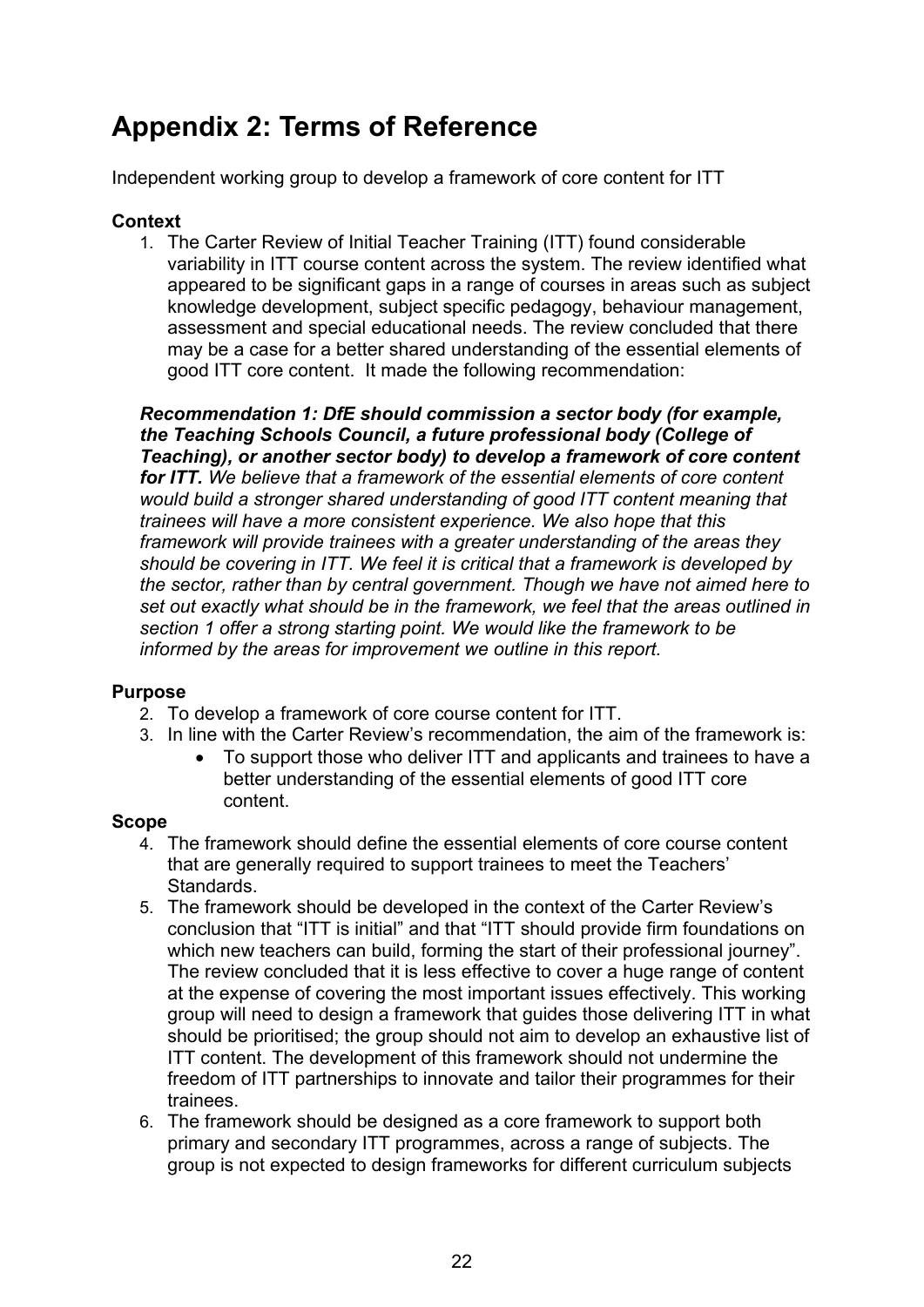though they may wish to encourage leading academics to develop their own elements to complement the core framework.

- 7. Though the framework may be useful for those delivering other types of teacher training, the framework should be designed primarily for ITT courses in England that prepare trainees to meet the Teachers' Standards.
- 8. The working group should consider the Carter Review's findings and conclusions, evidence collected as part of the Carter Review and any other evidence they consider appropriate.
- 9. The working group should consult with relevant experts and stakeholders across the education sector.
- 10. The format and structure of the framework and any accompanying explanation is a matter for the working group.
- 11. As well as development of the framework itself, we would like the working group to consider the most appropriate status of the framework, in order for it to best support the development of effective course content across ITT programmes. The group should consider, for example, whether the framework should be advisory or mandatory for ITT programmes.

#### **Membership and Governance**

- 12. Stephen Munday CBE, Dame Alison Peacock, Kath Goudie, Seamus Oates, Tom Bennett, Dina Lewis, Ruth Miskin, Margaret Mullholland, John McIntosh CBE, Professor Anthony O'Hear, Rachael Hare and Patrick Derham.
- 13. The working group will be supported by a DfE secretariat.

#### **Communications and outputs**

- 14. The group will present a framework to the Secretary of State by Spring 2016.
- 15. The framework must be approved or revised by the Secretary of State before publication.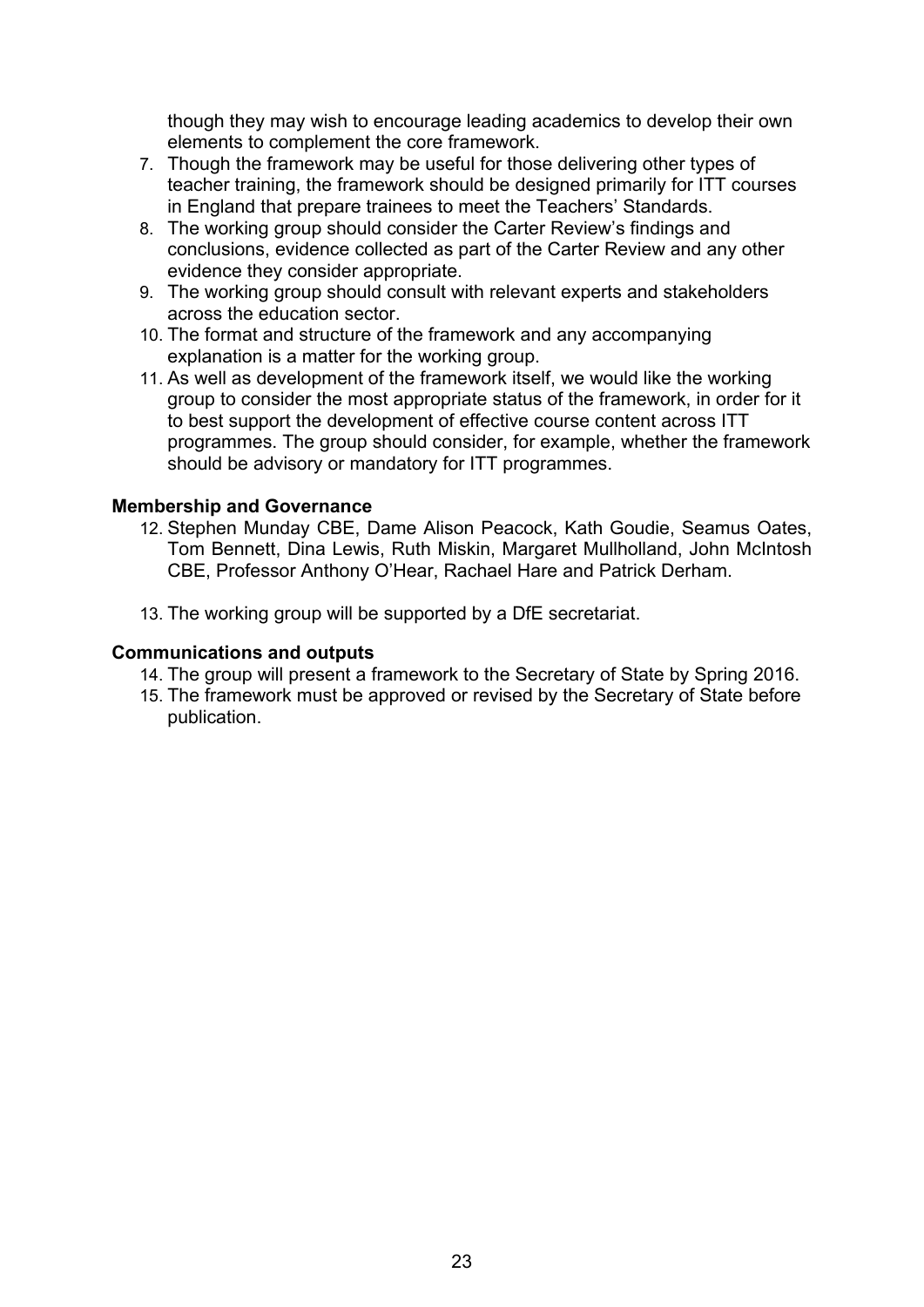## <span id="page-23-0"></span>**Acknowledgements**

I am extremely grateful to have been able to draw on the expertise of the members of the framework group:

**Professor Dame Alison Peacock,** Executive Headteacher, The Wroxham School **Professor Anthony O'Hear**, Professor of Philosophy, University of Buckingham **Dina Lewis**, Dean of Education, Hull University

**John McIntosh CBE**, former Headmaster of The London Oratory School **Kath Goudie,** Leads on ITT and the Cambridge Teaching School Network (linked with Comberton Academy Trust)

**Margaret Mullholland**, Director of Development and Research at Swiss Cottage **School** 

**Patrick Derham**, Head Master of Westminster School **Rachael Hare**, Head of Initial Teacher Education at the Harris Federation **Ruth Miskin**, former headteacher and founder of Ruth Miskin Training **Seamus Oates**, Executive Headteacher of five alternative provision academies including the outstanding Bridge AP Academy

**Tom Bennett**, Teacher and behaviour expert.

I am also grateful to those who took the time to contribute their views on the development of the framework either through roundtable discussions or individual discussions or by submitting evidence. I am also very grateful to those who hosted events on our behalf.

Aberdeen University Achievement for All Advisory Committee on Mathematics Education (ACME) Anna Freud Association for Language Learning Bea Noble-Rogers – Education Adviser and Consultant British Dyslexia Association (BDA) Cambridge University Communication Trust, The Driver Youth Trust Exeter University Forest Way Teaching School Alliance Geographical Association, The Girls' Schools Association (GSA) Historical Association Headmasters' and Headmistresses' Conference (HMC), The Incorporated Society of Musicians (ISM) Independent Schools Council (ISC) Institute of Education (IOE) John Furlong, Professor London Leadership Strategy Prince's Teaching Institute, The Royal Geographical Society Runwell Community Primary School Music Education Council (MEC)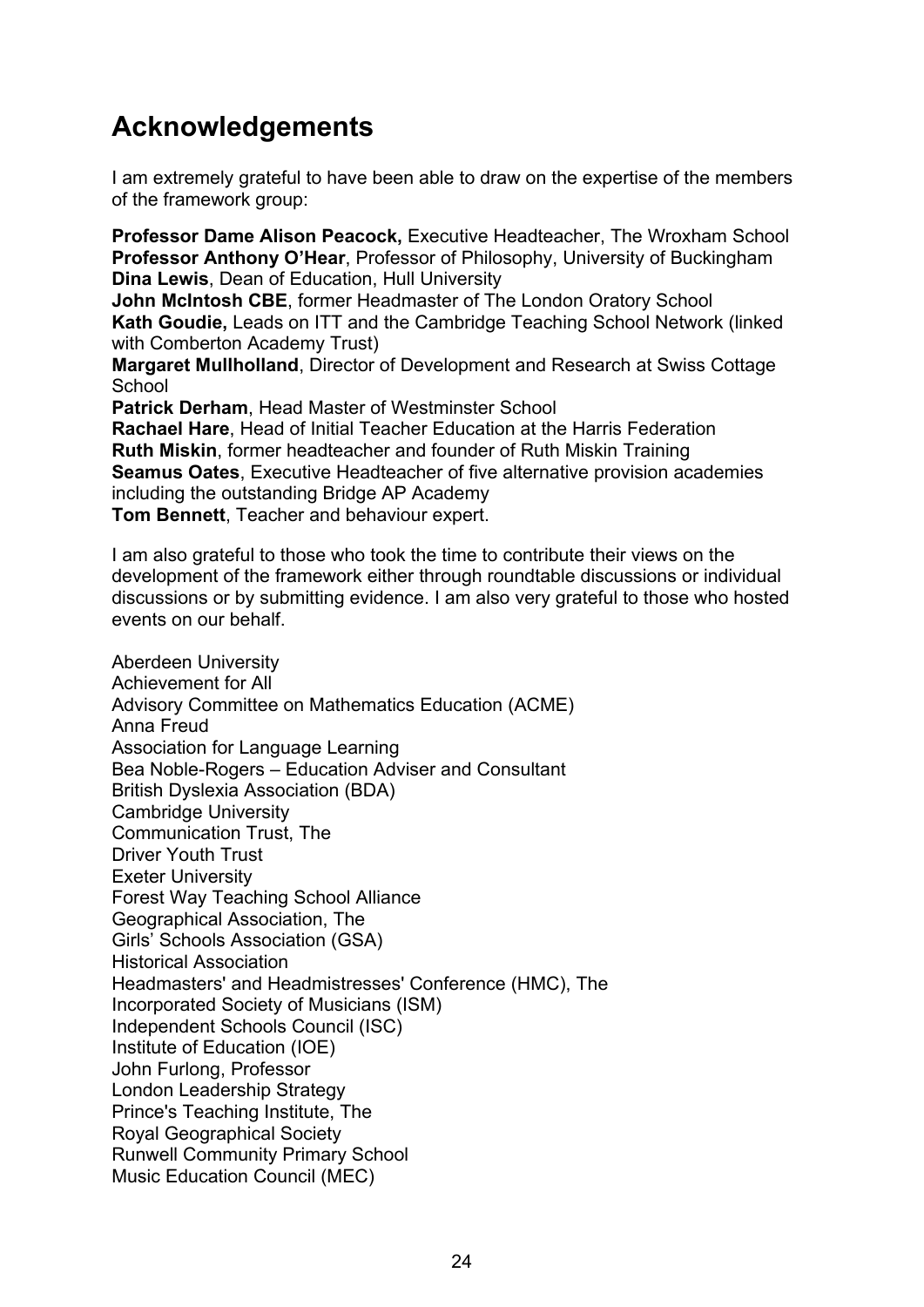Myscience National Association for Special Educational Needs (nasen) National Association of School Based Teacher Training (NASBTT) National Association for the Teaching of English National Autistic Society (NAS) National Children's Bureau (NCB) National Centre for Excellence in the Teaching of Mathematics National Sensory Impairment Partnership (NatSip) Ofsted Place2Be PSHE Association Sheffield Hallam University Special Education Consortium Swiss Cottage Special School Tri-Borough Alternative Provision (TBAP) Thames Primary SCITT Universities Council for the Education of Teachers, The University of Hull University of Oxford

Finally, I would like to record the group's thanks to the secretariat provided by Department for Education officials who have ably supported us throughout the review process.